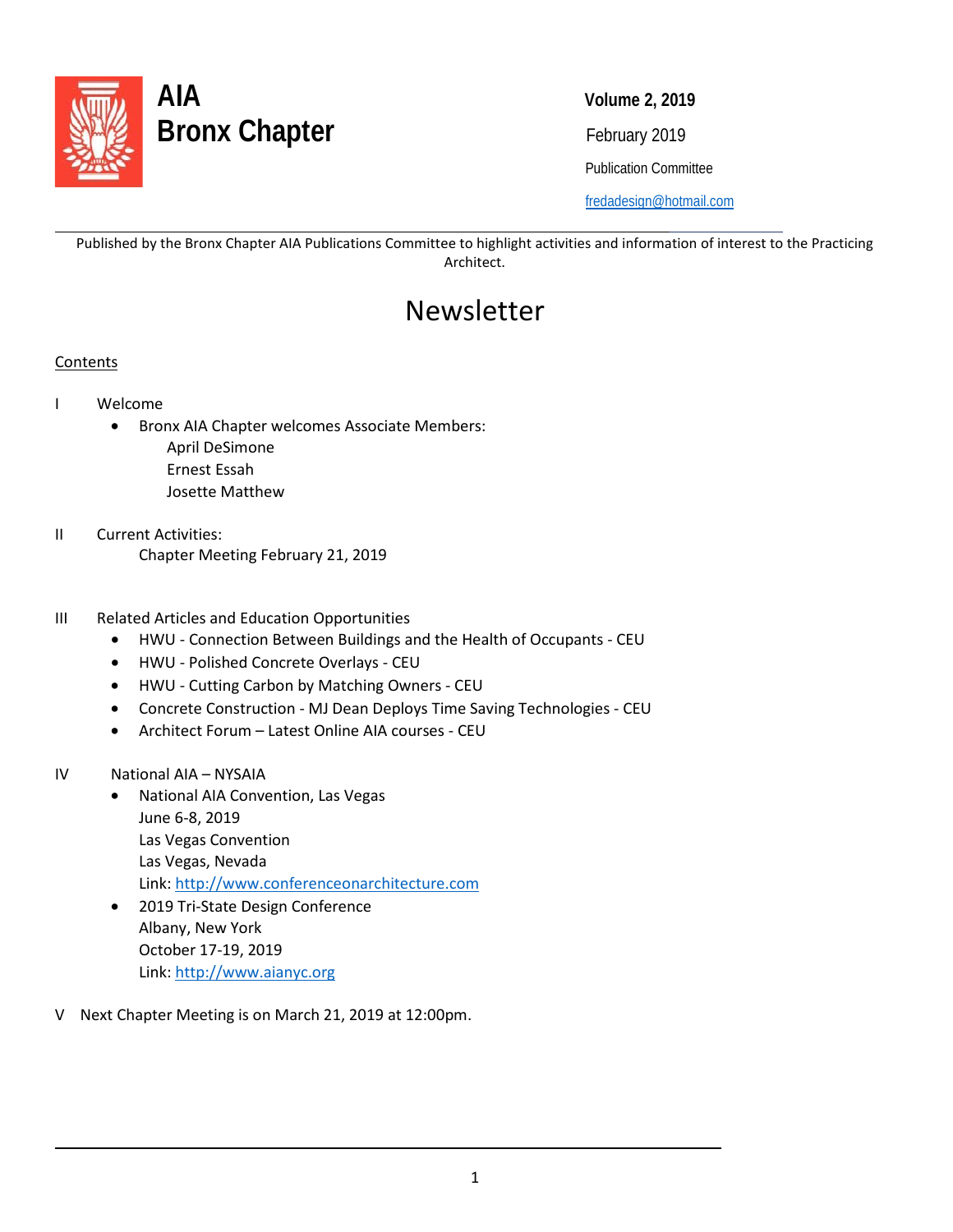

February 21, 2019

# Meeting Minutes

Meeting began at 6:12pm

#### Attendees Guests

William B. Davis, Jr. Bob Esnard Antonio Freda Josette Matthew Frank Molinini Julian Misiurski Carlo Nuzzi Giuliano Penna Martin Zelnik

Bill Caplan Michel Aube – Ortal heat Ofé Clark Carl Lana – Egne Ferro

### Agenda / Discussion:

- 1. Carl Lana a Senior Sales representative of the Igne Ferro, USA, and Michel Abube, representing Ortal, USA conducted a seminar on the mechanics, construction and safety measures of Gas Fire Places installations in various building types. Michel presented the characteristics of how gas fired fireplaces are constructed, vented and designed. Carl Lana reviewed installation techniques and code issues. Michael also reviewed the safety considerations in installing; a fire place in wood frame single unit dwelling, as well as, the installation in semi fireproof and fireproof multiple dwellings. He used several short videos and many slides covering the "science" of how fire places operate. The gas fireplace is always enclosed in a glass enclosure so that the flame cannot be touched. The fire burns at different intensities, based the settings of remote controls that can decrease/increase the supply of gas on demand. The "fire box" and the flame in it, is visible with fresh air supplied to it through a double walled flue. This flue can be installed on a vertical surface like an exterior wall, or on a sloped/flat roof of a building. In each case, the fresh air is supplied to the fire box on the outside wall of the flue and is exhausted from the center of the flue. The fire box and flue are designed to be independent of any structure and has specific clearance requirements from 1" in fireproof construction, to 2"-3" in various non-fireproof installations. The fire box has limitations of 3" to 6", also depending on the construction type. In 2016, the safety rules for the fire box, was modified requiring the glass enclosure to be two layers of glass, making it safer with the exterior glass layer never being too hot to touch. There are three venting methods:
	- The traditional venting system of a flue directly above the fire box, allowing for natural convection,

II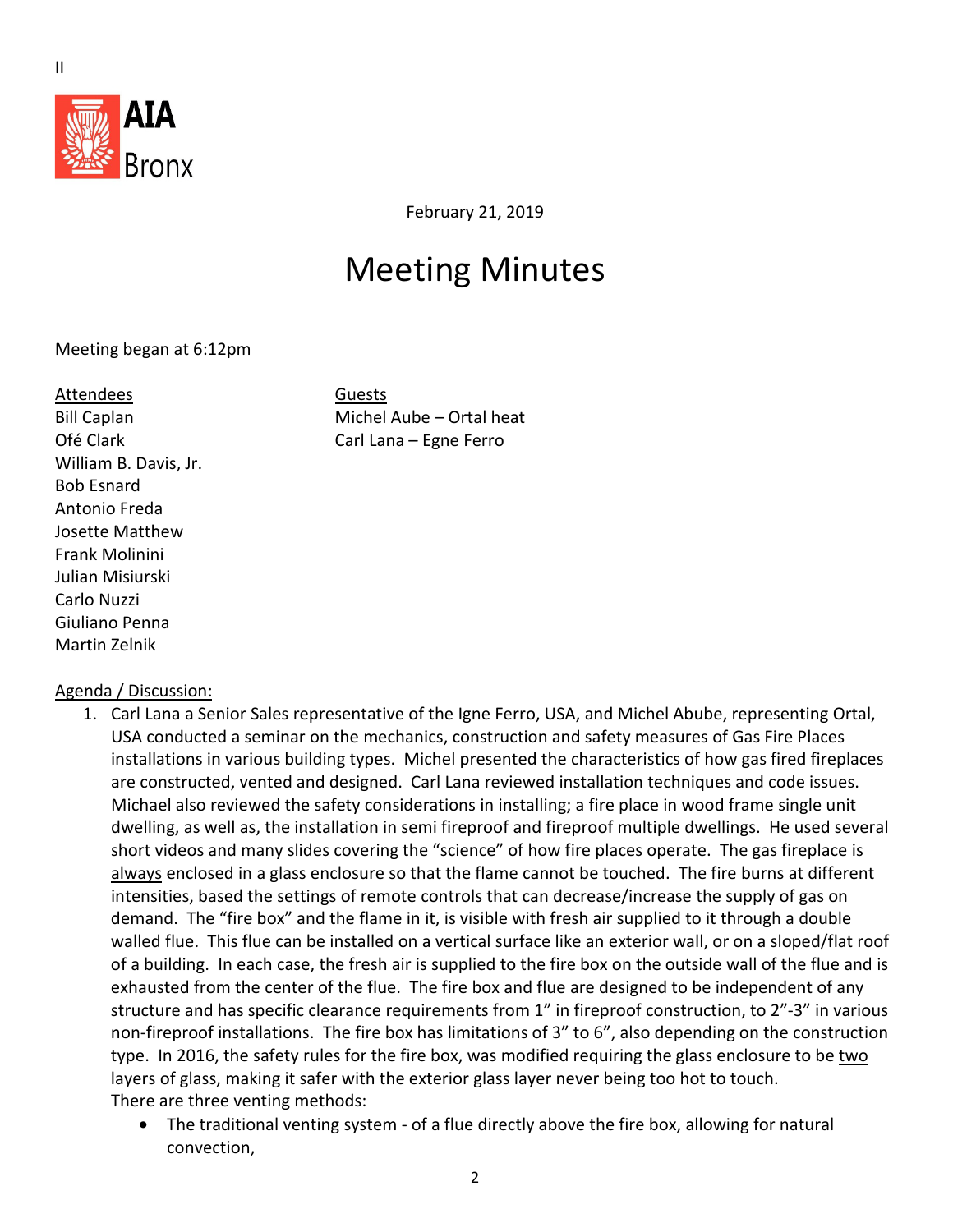- The power vented system which included an inline fan, or a fan at the exterior ventilator, which will allow the air circulation in and the exhaust out to go below the fire box without a structure, or wall above the fire place, allowing for a completely free-standing fire place,
- The cool wall vent system provides another layer of air circulation in front of the flue, which dissipates the heat in front of the fire place, allowing the heat to be circulated throughout the room. This allows for an even distribution of fire place heat, without concentrating all the heat at or in front of the fire place.

The styles and design possibilities of fire place location were reviewed:

- Traditional or flush fireplaces installations with audio/visual equipment mounted above or alongside the fireplace.
- The potential of combining fire box units, to allow for (in almost unlimited lengths), long untraditional fire places, was demonstrated.
- Exterior and interior fire places, some glass on three sides, through wall fire boxes or all glass surrounding the fire box were shown.

Michel, throughout the presentation took questions, which in many instances were specifically answered by Carl Lana who demonstrated his hands-on experience and the code implications of installing fire places in the New York region. The construction process is; the fire place unit is purchased as a "complete system", then is assembled onsite by specific contractors, trained by the manufacturer. Then the manufacturer reviews/observes the installation, assures that the product is assembled as designed. Then checks to see if it works efficiently/safely at the completion of construction.

Carl Lana would be the contact for assistance and advise for any projects that members are considering for selection and installation. His contact information is:

Tel: 212-754-4400 Cell: 917-715-9484 Email: [carl.lana@igneferro.com](mailto:carl.lana@igneferro.com)

2. The Minutes of the January 17, 2019 were circulated and reviewed. William Davis made a motion for approval which was seconded by William Caplan and unanimously accepted.

### 3. Meeting Dates

The meeting dates will continue alternating from a luncheon meeting to dinner each month, to maximize member participation. The schedule until the summer break for the next few months are:

| March 21, 2019 | $\sim$ | 12:00pm            |
|----------------|--------|--------------------|
| April 18, 2019 | $\sim$ | 6:00 <sub>pm</sub> |
| May 16, 2019   | $\sim$ | 12:00pm            |
| June 20, 2019  | $\sim$ | 6:00 <sub>pm</sub> |

### 4. Chapter AIA Accreditation

Ofé Clark as the chapter representative, attended an AIA New York State, Albany meeting in January. She reported on the major topics discussed:

- AIA is and should be the voice of the profession;
- Architects can/should be leaders in any public discussion of physical development projects, as they are construction knowledgeable,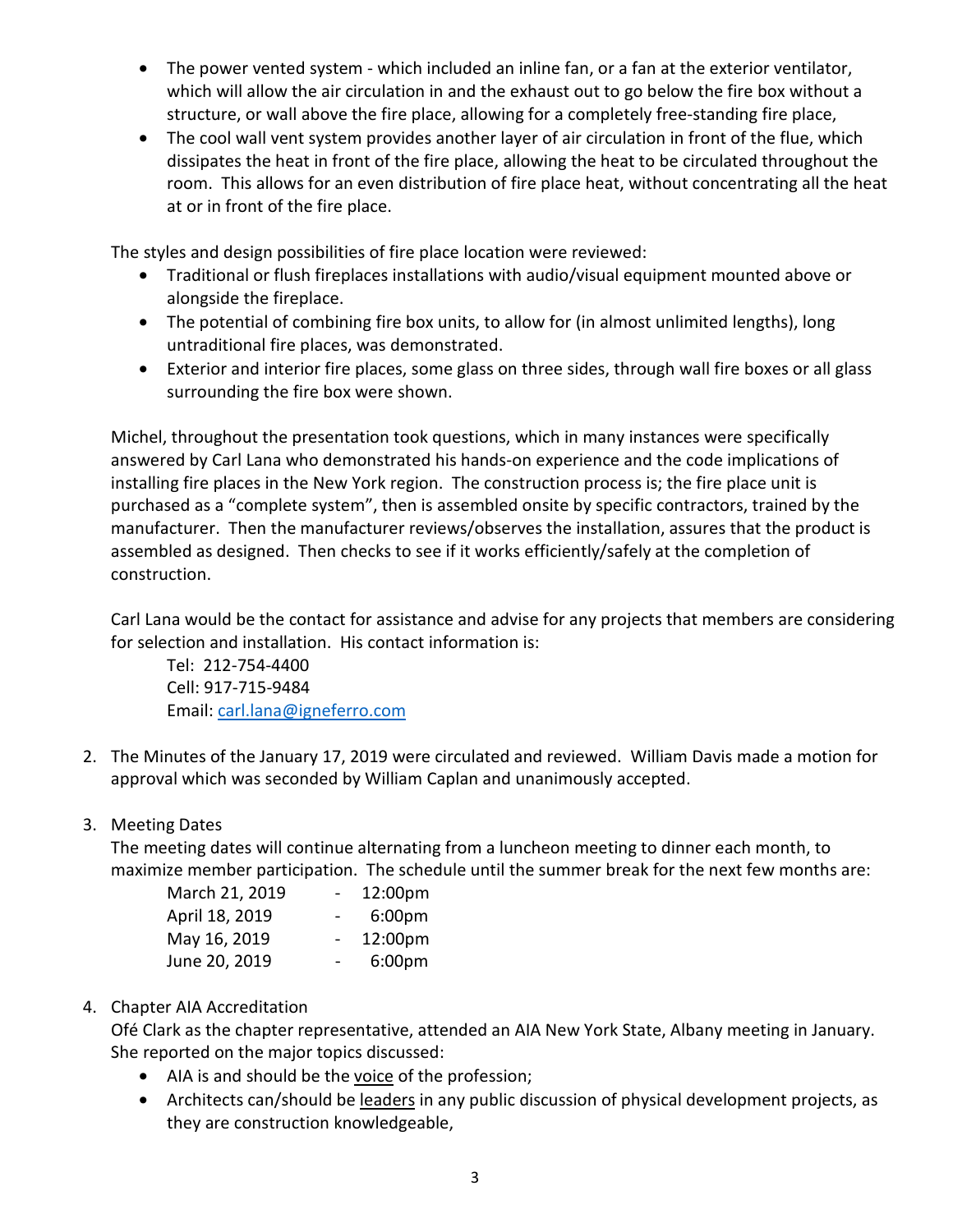• Try to have every building count, to have an architect involved in developing and designing all construction.

The discussions in Albany were policy oriented. The goal is to have the State Association and the AIA represent architects in the best possible way, utilizing public announcements, the media and whenever the opportunity presents itself. Membership hopes that these general discussions can and will, turn into practical polices. This ultimately should improve the practice of architecture, as well as modify the public perception and understanding that architecture is always important. Ofé indicated that this was her first of four meetings per year. Future meetings are expected to be more interactive, as she and other Chapter representatives will have direct contact with elected officials, to hopefully influence legislation the affects development and the practice of architecture.

### 5. Design Awards

Ofé Clark was last year's Chapter Representative for the BQDA, the "2018 Brooklyn Queens Design Awards Program", which included three and previously the four outer boroughs, Brooklyn, Queens, Staten Island and the Bronx. There will not be an BQDA Awards Program in 2019. The National AIA modified its' requirement, and now allows chapter design programs to be up to individual chapters to develop. The program may be unique and should be developed in the way that would be the most appropriate for specific local Chapters. The Bronx Chapter is asking members to propose alternate ways, possibly through the Web or Facebook, to publish designs or members work. It is hoped that members will discuss and review how the Bronx Chapter should proceed to highlight and/or publish good design at March's meeting.

### 6. National AIA Participation

- The Chapter Accreditation review by National AIA is still ongoing. However, this year there have been fewer questions raised by the reviewers of the Bronx Chapters submission, than the last review three years ago. This year, questions were quickly responded to, with the help of our counsel, Jonathan Lefkowitz, Esq. and, consultant Valerie Brown, both whom assisted us in the submission. The reviews are scheduled to be completed sometime in May.
- Grassroots the National AIA has two Grassroot meetings a year where AIA members discuss policies and how the AIA should operate, present itself publicly and how to assist architect professionals. This year they will be held the beginning of March and the Chapter is looking for volunteers to attend these meetings. If anyone is interested in attending they should contact the President Tony Freda or Secretary Bob Esnard.
- Convention This year's convention will take place in Las Vegas on June 5-8, 2019 and it is hoped that we will have several members attend this Las Vegas event. Tony Freda, Frank Molinari and Joselyn Mathew all plan on attending. Last year, was the first time in many years, when the Bronx had more than one-member attend a convention. It is important that National AIA see that the Bronx AIA Chapter is active and participating.

### 7. Architects Counsel

The Bronx Chapter members have always been most concerned about New York City's regulatory issues which affect their everyday work. Unfortunately, members lobby and interact with government mostly on an individual basis. The Architects Counsel, consisting of architects from all AIA Chapters, as well as other construction representatives, pay significant attention and interact very effectively as a group; to comment on local zoning, construction and political activities that affect architects. Our Chapter needs to be better and more involved, to have more feedback on the one hand, and impact on the other. Recently, only Tony Freda has attended meetings. Frank Molinari who works in Manhattan,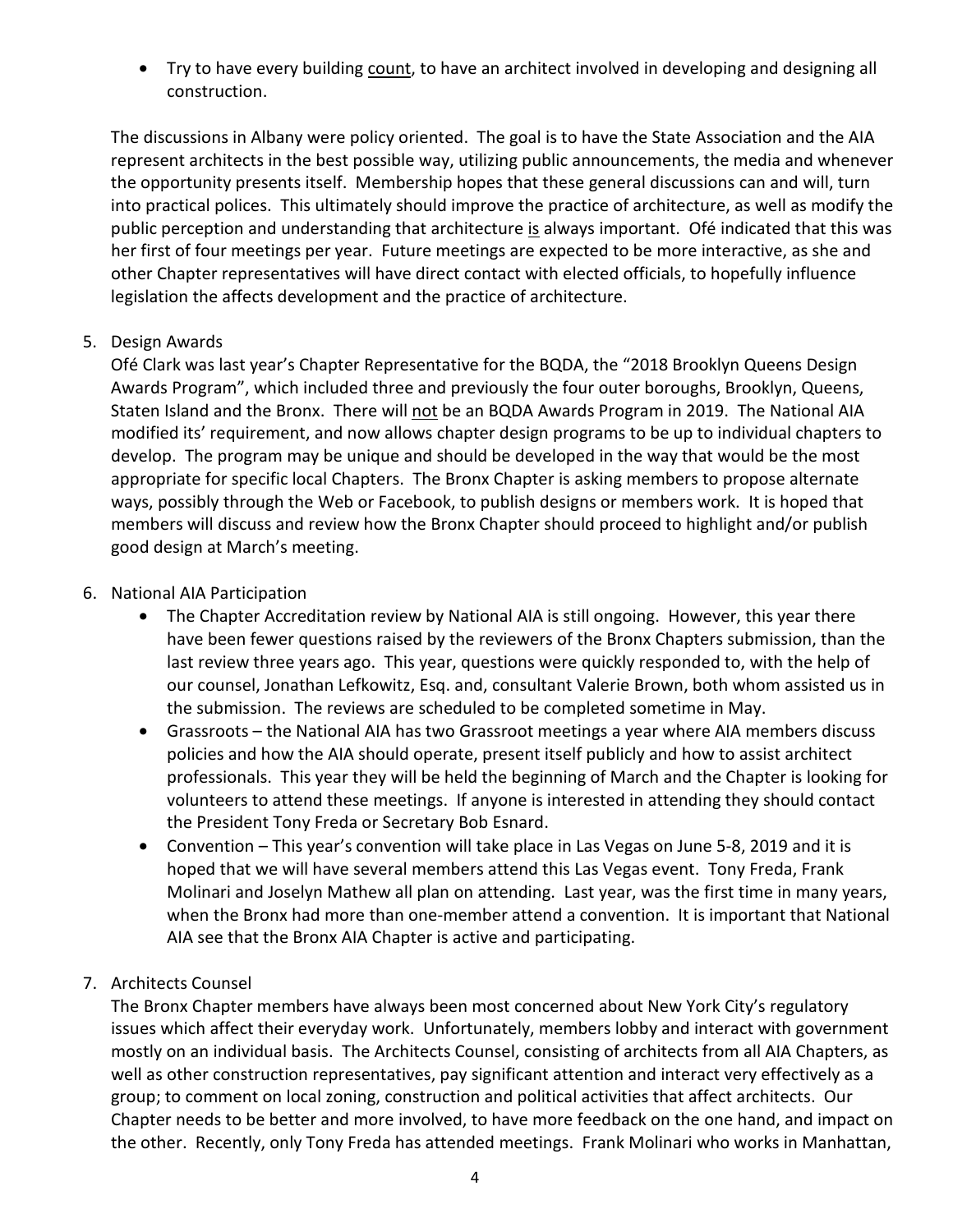volunteered to attend meetings and if time allows, become be a regular participant in the Architects Counsel, with Tony. Other Chapter members are invited, as the Chapter can have multiple participants.

### 8. Continuing Education

The requirement by National AIA to originate and provide four CEU Learning Units of Continuing Education each year will be satisfied by the Chapter this year, with two, two credit tours;

- One in the spring is tentatively scheduled on Saturday, June  $28<sup>th</sup>$  from 10:00am to 12:00pm with the Bronx Historical Society, concerning the Triboro Bridge Tunnel Authority on Randall's Island, where the bridge connects the Bronx, Manhattan and Queens. Julian Misiurski will be the registered architect for the tour.
- The second tour is planned for the summer/fall concerning the "Natural Area" of Riverdale, with Martin Zelnik as the registered architect.
- 9. New Business
	- It was noted that Joselyn Matthew transferred from the New York Chapter to the Bronx Chapter and was welcomed to her first meeting. Joselyn has been active in AIA Emerging Architects' activities and has helped develop events in the past, to assist/revise the public perception of architects.
	- Ofé Clark represented the Chapter and Architects at the "2019 BCSM Career Day", at the Bronx Center for Science and Mathematics. This school is a South Bronx High School that requested a Chapter representative to discuss Architecture and describe what does an Architect do, as well as, how a student can study/train to become an Architect. The Students were attentive and interested in what Ofé had to say. She was well received, and the Chapter thanked her for her efforts on our behalf and for Bronx children.

The meeting was adjourned at 8:19pm.

Next Meeting – The next meeting will be a lunch meeting at 12:00pm at Artie's Restaurant on March 21, 2019.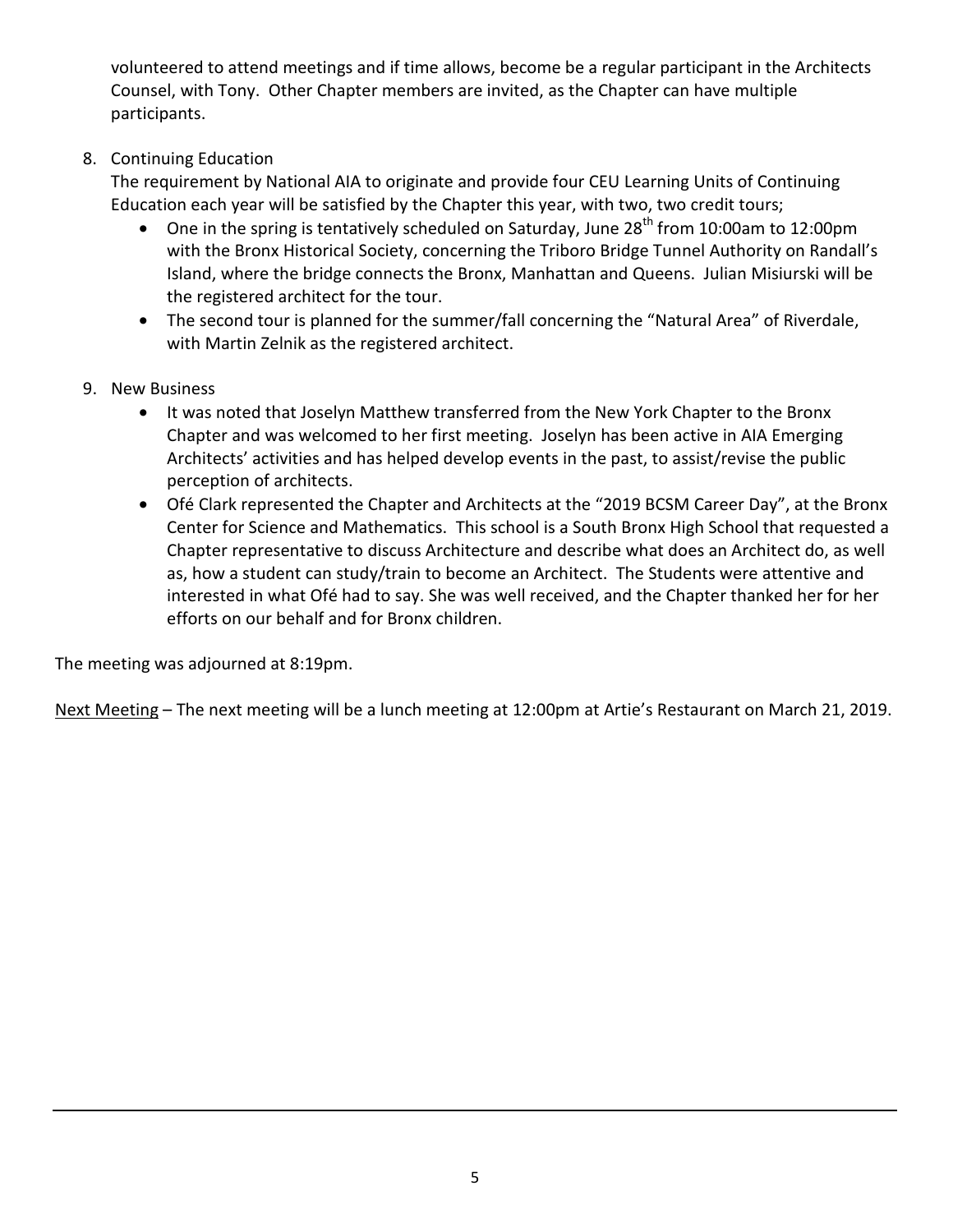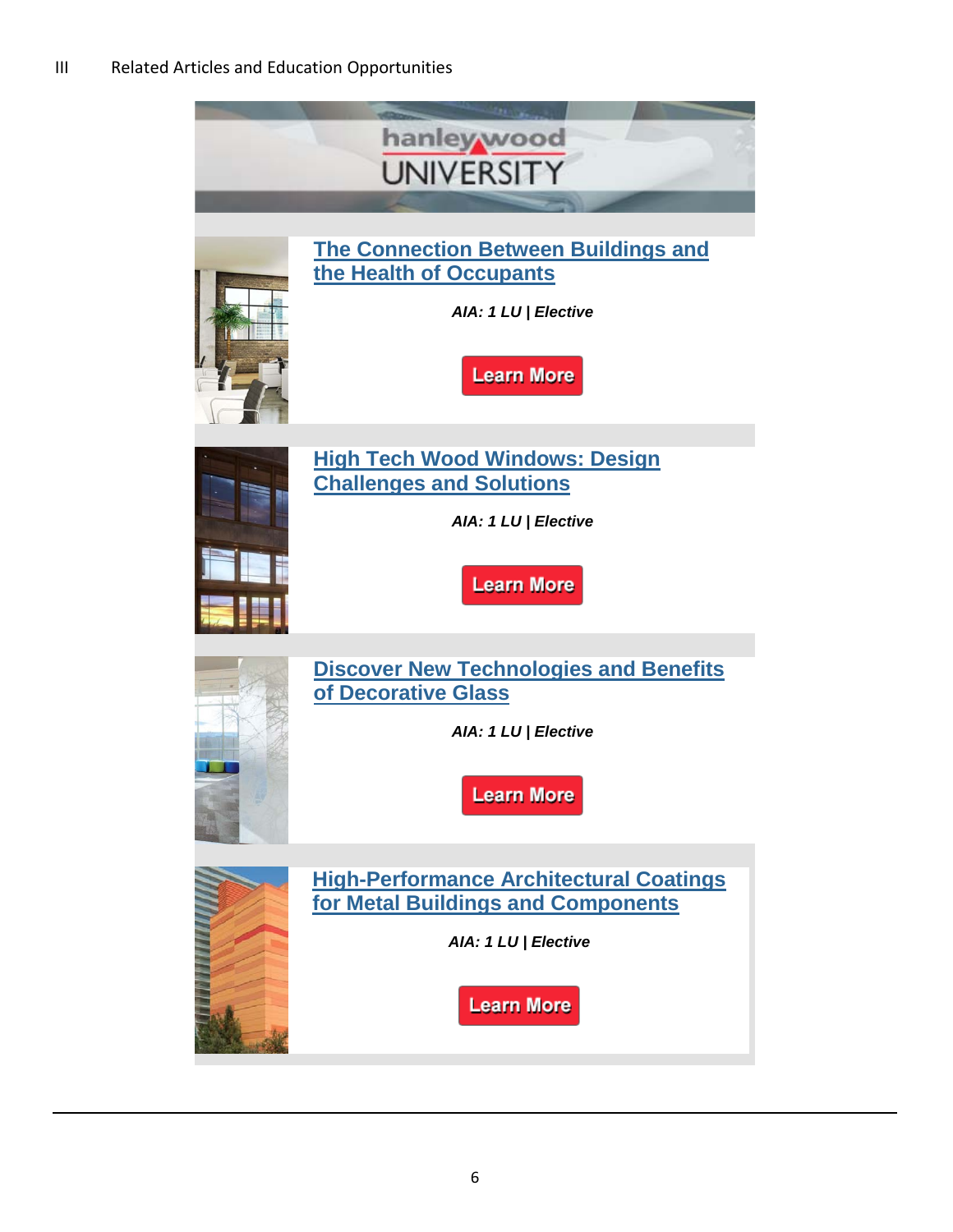



*[Polished Concrete Overlays Provide](https://linkprotect.cudasvc.com/url?a=http%3a%2f%2flinks.hanleywood.mkt6839.com%2fctt%3fkn%3d5%26ms%3dMzg5MTkwMzAS1%26r%3dMTA2ODM2MDg5OTM3S0%26b%3d0%26j%3dMTQ2MTY3NjM4OQS2%26mt%3d1%26rt%3d0&c=E,1,wNztoD-PWa_2JjQ0WtXZRsEv5hFqJ8SoOgv-xi09vJPxfcWr5W6kbUvqilCnkWBHZV_Afuls2G1US0ba0A705pUWrEq1uCmyggK8OkH1GxqAIz5swQi4oCqHiM0,&typo=1)  [Durability and Beauty](https://linkprotect.cudasvc.com/url?a=http%3a%2f%2flinks.hanleywood.mkt6839.com%2fctt%3fkn%3d5%26ms%3dMzg5MTkwMzAS1%26r%3dMTA2ODM2MDg5OTM3S0%26b%3d0%26j%3dMTQ2MTY3NjM4OQS2%26mt%3d1%26rt%3d0&c=E,1,wNztoD-PWa_2JjQ0WtXZRsEv5hFqJ8SoOgv-xi09vJPxfcWr5W6kbUvqilCnkWBHZV_Afuls2G1US0ba0A705pUWrEq1uCmyggK8OkH1GxqAIz5swQi4oCqHiM0,&typo=1)*

**Cost:** Free **Credits:** AIA 1 LU | Elective

**REGISTER** 



**Cost:** Free

**Credits:** AIA 1 LU | HSW



**[The Role of Propane Technologies in](https://linkprotect.cudasvc.com/url?a=http%3a%2f%2flinks.hanleywood.mkt6839.com%2fctt%3fkn%3d14%26ms%3dMzg5MTkwMzAS1%26r%3dMTA2ODM2MDg5OTM3S0%26b%3d0%26j%3dMTQ2MTY3NjM4OQS2%26mt%3d1%26rt%3d0&c=E,1,yOUynMdbKYb5fZIrdrw3dAui__piczC_Fa7rM7Rz_ZWCVHkJfZ5g36qrgFrfY6vG8lx4eCYaUqJCP7Tlzq-px64cpMg2JFEWZj08cHwHwEYvHQ,,&typo=1)  [Remodeling Applications](https://linkprotect.cudasvc.com/url?a=http%3a%2f%2flinks.hanleywood.mkt6839.com%2fctt%3fkn%3d14%26ms%3dMzg5MTkwMzAS1%26r%3dMTA2ODM2MDg5OTM3S0%26b%3d0%26j%3dMTQ2MTY3NjM4OQS2%26mt%3d1%26rt%3d0&c=E,1,yOUynMdbKYb5fZIrdrw3dAui__piczC_Fa7rM7Rz_ZWCVHkJfZ5g36qrgFrfY6vG8lx4eCYaUqJCP7Tlzq-px64cpMg2JFEWZj08cHwHwEYvHQ,,&typo=1)**

**Cost:** Free **Credits:** NAHB 1 Hour, NARI 1 Hour, AIA 1 LU | Elective

**REGISTER** 

**REGISTER** 



**[Mitigate Harmful Trends with Accurate](https://linkprotect.cudasvc.com/url?a=http%3a%2f%2flinks.hanleywood.mkt6839.com%2fctt%3fkn%3d6%26ms%3dMzg5MTkwMzAS1%26r%3dMTA2ODM2MDg5OTM3S0%26b%3d0%26j%3dMTQ2MTY3NjM4OQS2%26mt%3d1%26rt%3d0&c=E,1,5NG695bSULjDCi96lgsuu-Zg0P_URtBXRU33ivTTqCArsOUY1ivoIpOlC4UAd5_h77mv2XsuUzn_ov6f1itCnrCaSFHbzY5cWRLPNjHvU9baEL-NUoU7zA,,&typo=1)  [Construction Cost Data](https://linkprotect.cudasvc.com/url?a=http%3a%2f%2flinks.hanleywood.mkt6839.com%2fctt%3fkn%3d6%26ms%3dMzg5MTkwMzAS1%26r%3dMTA2ODM2MDg5OTM3S0%26b%3d0%26j%3dMTQ2MTY3NjM4OQS2%26mt%3d1%26rt%3d0&c=E,1,5NG695bSULjDCi96lgsuu-Zg0P_URtBXRU33ivTTqCArsOUY1ivoIpOlC4UAd5_h77mv2XsuUzn_ov6f1itCnrCaSFHbzY5cWRLPNjHvU9baEL-NUoU7zA,,&typo=1)**

**Cost:** Free **Credits:** AIA 1 LU | Elective

**REGISTER** 





### **[Cutting Carbon by Matching Owners](https://linkprotect.cudasvc.com/url?a=http%3a%2f%2flinks.hanleywood.mkt6839.com%2fctt%3fkn%3d10%26ms%3dMzg5MTQ0MzMS1%26r%3dMTA2ODM2MDg5OTM3S0%26b%3d0%26j%3dMTQ2MTY1MTE5NgS2%26mt%3d1%26rt%3d0&c=E,1,_6H-VgZ_kDDNUQznmP7hCvmKqQzV2BA09iStNnGzXhjdzxsydyuXAPNrRXEvW3khR-ZvZD_IN7DlNGYGoz_MpUQ2x9snMUA06mIy9IiA9g,,&typo=1)  [+ Pro Bono Professionals](https://linkprotect.cudasvc.com/url?a=http%3a%2f%2flinks.hanleywood.mkt6839.com%2fctt%3fkn%3d10%26ms%3dMzg5MTQ0MzMS1%26r%3dMTA2ODM2MDg5OTM3S0%26b%3d0%26j%3dMTQ2MTY1MTE5NgS2%26mt%3d1%26rt%3d0&c=E,1,_6H-VgZ_kDDNUQznmP7hCvmKqQzV2BA09iStNnGzXhjdzxsydyuXAPNrRXEvW3khR-ZvZD_IN7DlNGYGoz_MpUQ2x9snMUA06mIy9IiA9g,,&typo=1)**

*AIA: 1 LU | HSW, GBCI: 1 CE Hour*

Register



### **[Save the Planet ECONOMICALLY](https://linkprotect.cudasvc.com/url?a=http%3a%2f%2flinks.hanleywood.mkt6839.com%2fctt%3fkn%3d4%26ms%3dMzg5MTQ0MzMS1%26r%3dMTA2ODM2MDg5OTM3S0%26b%3d0%26j%3dMTQ2MTY1MTE5NgS2%26mt%3d1%26rt%3d0&c=E,1,jy1deVcbK_W_5gBCTS6php4hbXI8OHp-ilVqlmwx96003ucnz0nAdrH7meOiF6Pl4TVBxNcOlm2oiJ7GVeKZ-k3ujXkWkndhJaIpXBMnIddm&typo=1)  [using Baseline Green Codes!](https://linkprotect.cudasvc.com/url?a=http%3a%2f%2flinks.hanleywood.mkt6839.com%2fctt%3fkn%3d4%26ms%3dMzg5MTQ0MzMS1%26r%3dMTA2ODM2MDg5OTM3S0%26b%3d0%26j%3dMTQ2MTY1MTE5NgS2%26mt%3d1%26rt%3d0&c=E,1,jy1deVcbK_W_5gBCTS6php4hbXI8OHp-ilVqlmwx96003ucnz0nAdrH7meOiF6Pl4TVBxNcOlm2oiJ7GVeKZ-k3ujXkWkndhJaIpXBMnIddm&typo=1)**

*LEED: 1 GREEN, AIA: 1 LU |*  h.w *HSW, GBCI: 1 CE Hour, LEED:*  п *1 AP BD+C*

Register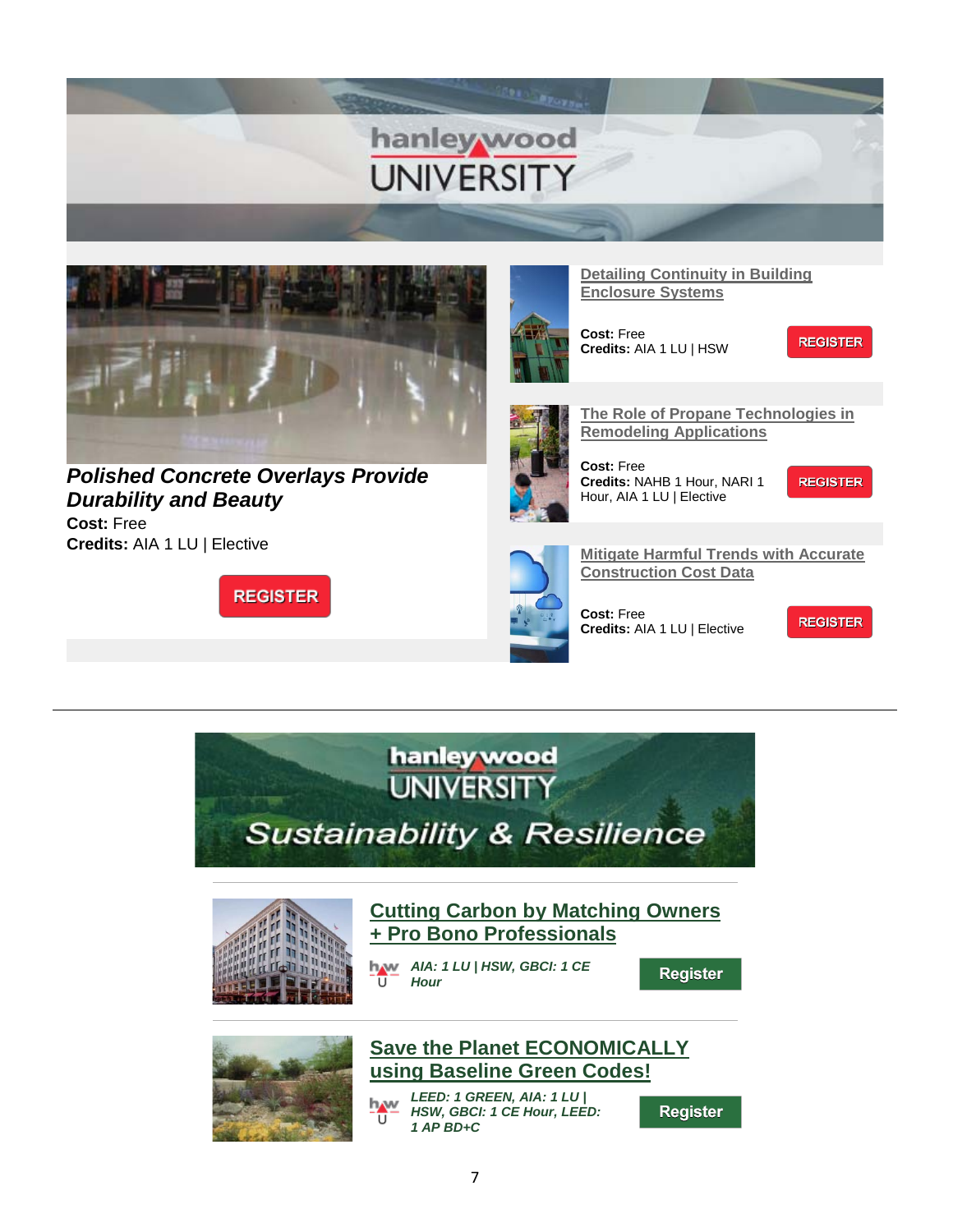

### **[Resilient Design Charrette: Applying](https://linkprotect.cudasvc.com/url?a=http%3a%2f%2flinks.hanleywood.mkt6839.com%2fctt%3fkn%3d7%26ms%3dMzg5MTQ0MzMS1%26r%3dMTA2ODM2MDg5OTM3S0%26b%3d0%26j%3dMTQ2MTY1MTE5NgS2%26mt%3d1%26rt%3d0&c=E,1,Jlxqip0mtZnE0uOnfHP4t7V4uBvT-WnLm7azDCcaWv-OX4bpDM5krg4Srlv2GXou-k2Ifo-uZQtbkefjC2irURUzxA7M0XfJGxBygb0_8iJylBA,&typo=1)  [the LEED Pilot Credits](https://linkprotect.cudasvc.com/url?a=http%3a%2f%2flinks.hanleywood.mkt6839.com%2fctt%3fkn%3d7%26ms%3dMzg5MTQ0MzMS1%26r%3dMTA2ODM2MDg5OTM3S0%26b%3d0%26j%3dMTQ2MTY1MTE5NgS2%26mt%3d1%26rt%3d0&c=E,1,Jlxqip0mtZnE0uOnfHP4t7V4uBvT-WnLm7azDCcaWv-OX4bpDM5krg4Srlv2GXou-k2Ifo-uZQtbkefjC2irURUzxA7M0XfJGxBygb0_8iJylBA,&typo=1)**

*LEED: 1 GREEN, AIA: 2 LU | HSW, GBCI: 2 CE Hour, LEED:*  π *1 AP BD+C*

Register



### **[Myth-Busting Barriers Associated](https://linkprotect.cudasvc.com/url?a=http%3a%2f%2flinks.hanleywood.mkt6839.com%2fctt%3fkn%3d3%26ms%3dMzg5MTQ0MzMS1%26r%3dMTA2ODM2MDg5OTM3S0%26b%3d0%26j%3dMTQ2MTY1MTE5NgS2%26mt%3d1%26rt%3d0&c=E,1,iR-mKlZfuIW0O2gvaxsKWsgY7fFHDE4QoUstqX8A6lA9SHRDqVuBWbqIWUt2aWoP0pRpjJD0Dv6_Hl9REn5nu1bhy6E2QPZruCsqRdu2adje62-PNG5ooZXOQng,&typo=1)  [with Plug Load Controls](https://linkprotect.cudasvc.com/url?a=http%3a%2f%2flinks.hanleywood.mkt6839.com%2fctt%3fkn%3d3%26ms%3dMzg5MTQ0MzMS1%26r%3dMTA2ODM2MDg5OTM3S0%26b%3d0%26j%3dMTQ2MTY1MTE5NgS2%26mt%3d1%26rt%3d0&c=E,1,iR-mKlZfuIW0O2gvaxsKWsgY7fFHDE4QoUstqX8A6lA9SHRDqVuBWbqIWUt2aWoP0pRpjJD0Dv6_Hl9REn5nu1bhy6E2QPZruCsqRdu2adje62-PNG5ooZXOQng,&typo=1)**

*AIA: 1 LU | HSW, GBCI: 1 CE*  ū *Hour*

Register

#### **PROJECTS THAT ROCK**

## **[MJ Dean Deploys Time-](https://linkprotect.cudasvc.com/url?a=http%3a%2f%2flinks.hanleywood.mkt6839.com%2fctt%3fkn%3d43%26ms%3dMzg4ODc1NzES1%26r%3dMTAyNzg4NDA4MzgxS0%26b%3d0%26j%3dMTQ2MTM0MTA0NAS2%26mt%3d1%26rt%3d0&c=E,1,R_BEEuw4VZxOzFGzO6SIJBM6Th6FtBxJ2xscqK3EWCfABLgJVQVDjQ9HTXEcHvvHzmfUIZ-4ojaY7uwn-ckHni_GxZNeiZjTa2Qe0Vhk&typo=1)[Saving Technologies to](https://linkprotect.cudasvc.com/url?a=http%3a%2f%2flinks.hanleywood.mkt6839.com%2fctt%3fkn%3d43%26ms%3dMzg4ODc1NzES1%26r%3dMTAyNzg4NDA4MzgxS0%26b%3d0%26j%3dMTQ2MTM0MTA0NAS2%26mt%3d1%26rt%3d0&c=E,1,R_BEEuw4VZxOzFGzO6SIJBM6Th6FtBxJ2xscqK3EWCfABLgJVQVDjQ9HTXEcHvvHzmfUIZ-4ojaY7uwn-ckHni_GxZNeiZjTa2Qe0Vhk&typo=1)  [Deliver Las Vegas](https://linkprotect.cudasvc.com/url?a=http%3a%2f%2flinks.hanleywood.mkt6839.com%2fctt%3fkn%3d43%26ms%3dMzg4ODc1NzES1%26r%3dMTAyNzg4NDA4MzgxS0%26b%3d0%26j%3dMTQ2MTM0MTA0NAS2%26mt%3d1%26rt%3d0&c=E,1,R_BEEuw4VZxOzFGzO6SIJBM6Th6FtBxJ2xscqK3EWCfABLgJVQVDjQ9HTXEcHvvHzmfUIZ-4ojaY7uwn-ckHni_GxZNeiZjTa2Qe0Vhk&typo=1)  [Megaresort](https://linkprotect.cudasvc.com/url?a=http%3a%2f%2flinks.hanleywood.mkt6839.com%2fctt%3fkn%3d43%26ms%3dMzg4ODc1NzES1%26r%3dMTAyNzg4NDA4MzgxS0%26b%3d0%26j%3dMTQ2MTM0MTA0NAS2%26mt%3d1%26rt%3d0&c=E,1,R_BEEuw4VZxOzFGzO6SIJBM6Th6FtBxJ2xscqK3EWCfABLgJVQVDjQ9HTXEcHvvHzmfUIZ-4ojaY7uwn-ckHni_GxZNeiZjTa2Qe0Vhk&typo=1)**

The city's first major new resort in 10 years rises from the ashes of an abandoned project. READ [MORE](https://linkprotect.cudasvc.com/url?a=http%3a%2f%2flinks.hanleywood.mkt6839.com%2fctt%3fkn%3d42%26ms%3dMzg4ODc1NzES1%26r%3dMTAyNzg4NDA4MzgxS0%26b%3d0%26j%3dMTQ2MTM0MTA0NAS2%26mt%3d1%26rt%3d0&c=E,1,LiZjc5l0-PpqI-dh8xZBnRuD25QqUKmIecLiHzYsgBTJoZqXRiI8jBCoxIQMUpV2rkjb51PweGiWsI-5-SKuoIuj8-dhix4I9IkfkXsa4yuOwsKszA,,&typo=1)

### **TECHNOLOGY**

## **[New Tech or No Tech? A](https://linkprotect.cudasvc.com/url?a=http%3a%2f%2flinks.hanleywood.mkt6839.com%2fctt%3fkn%3d38%26ms%3dMzg4ODc1NzES1%26r%3dMTAyNzg4NDA4MzgxS0%26b%3d0%26j%3dMTQ2MTM0MTA0NAS2%26mt%3d1%26rt%3d0&c=E,1,SkZIiDvsAlKt9jyasMY09Ku50d0B0jLcn1COMYwWsNrmiC8jsS908zo0S9V0_LYuvixQlYDY1_aSwTAv-a_SiXV-8pQB8GSoAoOoSWCIJ46faG2gUtlsEs8,&typo=1)  [Concrete Comedy](https://linkprotect.cudasvc.com/url?a=http%3a%2f%2flinks.hanleywood.mkt6839.com%2fctt%3fkn%3d38%26ms%3dMzg4ODc1NzES1%26r%3dMTAyNzg4NDA4MzgxS0%26b%3d0%26j%3dMTQ2MTM0MTA0NAS2%26mt%3d1%26rt%3d0&c=E,1,SkZIiDvsAlKt9jyasMY09Ku50d0B0jLcn1COMYwWsNrmiC8jsS908zo0S9V0_LYuvixQlYDY1_aSwTAv-a_SiXV-8pQB8GSoAoOoSWCIJ46faG2gUtlsEs8,&typo=1)**

Bringing a new technology into the concrete industry isn't like bringing an iPhone to the masses. [READ](https://linkprotect.cudasvc.com/url?a=http%3a%2f%2flinks.hanleywood.mkt6839.com%2fctt%3fkn%3d48%26ms%3dMzg4ODc1NzES1%26r%3dMTAyNzg4NDA4MzgxS0%26b%3d0%26j%3dMTQ2MTM0MTA0NAS2%26mt%3d1%26rt%3d0&c=E,1,vvyKHRkyjTAKTvLmfjTUxYnOQw2s9JXgwF6-jrFi6Y2LTAyLccsXseUM6PWMs9JU3v1iK_eynMSkc2Xi7vTH8cr9kGh_kVqXu4B6JBTufPOyYSQ4s58HD3S90A,,&typo=1) MORE

### **Advertisement**

**FOUNDATIONS**

# **[Cementitious Geotextile](https://linkprotect.cudasvc.com/url?a=http%3a%2f%2flinks.hanleywood.mkt6839.com%2fctt%3fkn%3d45%26ms%3dMzg4ODc1NzES1%26r%3dMTAyNzg4NDA4MzgxS0%26b%3d0%26j%3dMTQ2MTM0MTA0NAS2%26mt%3d1%26rt%3d0&c=E,1,YvTXbK3lrHxp_UF_uYGf1FKs4lhE-xwHyFmI09_ItNrVsNaDEhLnHjGfWEPVPRDgJKiTjosn5m4bPYokxYN-6ne262C2Qs7t7ExMpYH41OwafW1M-5wU&typo=1)  [Keeps Excavations on Time](https://linkprotect.cudasvc.com/url?a=http%3a%2f%2flinks.hanleywood.mkt6839.com%2fctt%3fkn%3d45%26ms%3dMzg4ODc1NzES1%26r%3dMTAyNzg4NDA4MzgxS0%26b%3d0%26j%3dMTQ2MTM0MTA0NAS2%26mt%3d1%26rt%3d0&c=E,1,YvTXbK3lrHxp_UF_uYGf1FKs4lhE-xwHyFmI09_ItNrVsNaDEhLnHjGfWEPVPRDgJKiTjosn5m4bPYokxYN-6ne262C2Qs7t7ExMpYH41OwafW1M-5wU&typo=1)  [and Within Budget](https://linkprotect.cudasvc.com/url?a=http%3a%2f%2flinks.hanleywood.mkt6839.com%2fctt%3fkn%3d45%26ms%3dMzg4ODc1NzES1%26r%3dMTAyNzg4NDA4MzgxS0%26b%3d0%26j%3dMTQ2MTM0MTA0NAS2%26mt%3d1%26rt%3d0&c=E,1,YvTXbK3lrHxp_UF_uYGf1FKs4lhE-xwHyFmI09_ItNrVsNaDEhLnHjGfWEPVPRDgJKiTjosn5m4bPYokxYN-6ne262C2Qs7t7ExMpYH41OwafW1M-5wU&typo=1)**

New product category can be used instead of riprap and shotcrete and to stabilize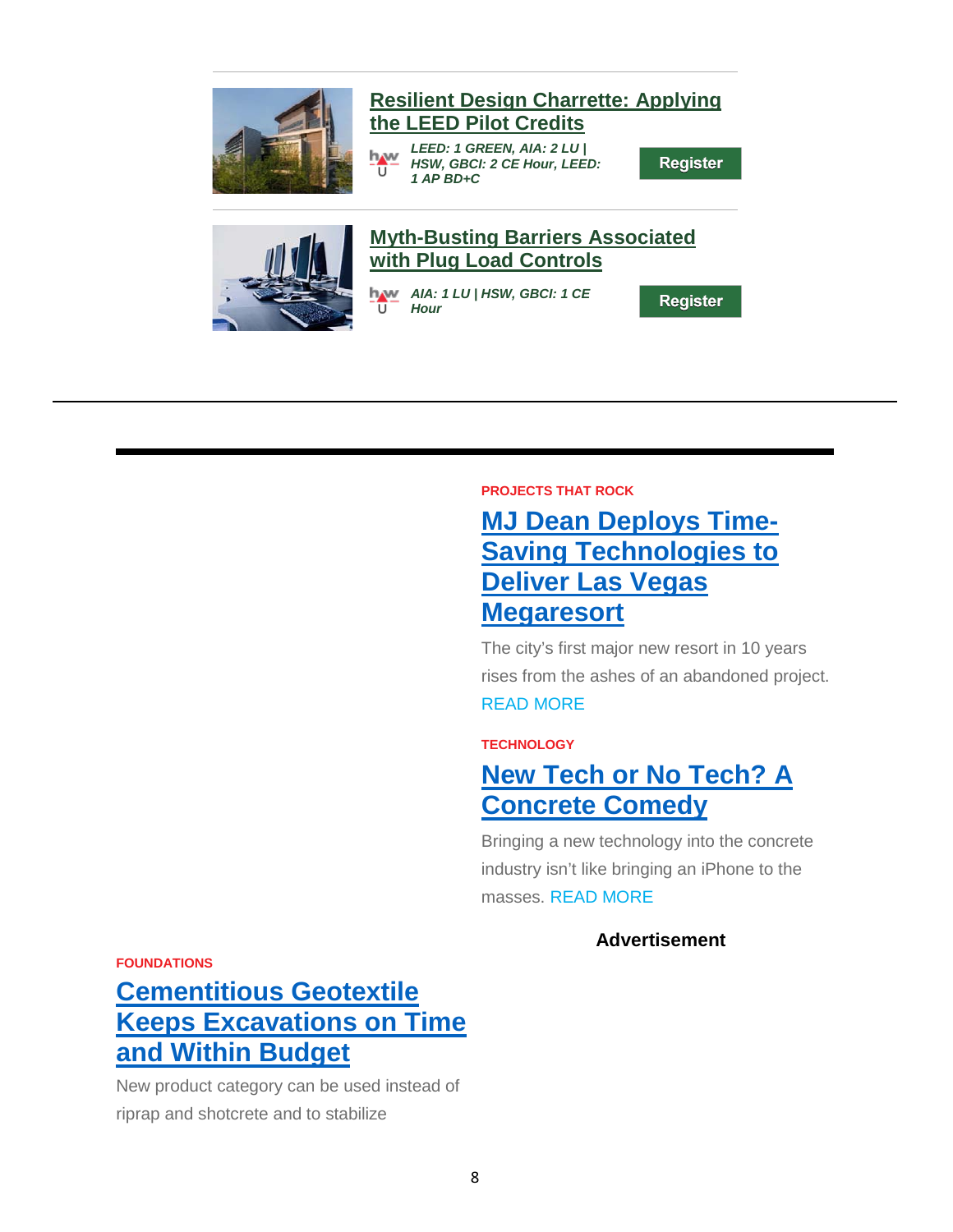#### **NATIONAL READY MIXED CONCRETE ASSOCATION**

## **[NRMCA Selects Michael](https://linkprotect.cudasvc.com/url?a=http%3a%2f%2flinks.hanleywood.mkt6839.com%2fctt%3fkn%3d10%26ms%3dMzg4ODc1NzES1%26r%3dMTAyNzg4NDA4MzgxS0%26b%3d0%26j%3dMTQ2MTM0MTA0NAS2%26mt%3d1%26rt%3d0&c=E,1,vB3wmY7luYDJmERAmd0pUX_nQjA2HF-H52jEP8MBPkZ6IZ04_iQQ4MJkujyp1FjmmloPbcFsYj4QDbv8TCchpqYPy7ZCZposscBy8G2yr_p3L0KIOs6KSw,,&typo=1)  Phillips As New President**

Phillips' leadership becomes effective March 8, 2019. READ [MORE](https://linkprotect.cudasvc.com/url?a=http%3a%2f%2flinks.hanleywood.mkt6839.com%2fctt%3fkn%3d8%26ms%3dMzg4ODc1NzES1%26r%3dMTAyNzg4NDA4MzgxS0%26b%3d0%26j%3dMTQ2MTM0MTA0NAS2%26mt%3d1%26rt%3d0&c=E,1,kjIu69z9dmI8NzVLSVMXJ4mAbqe5dGvktDdf-IyPmyqD8Paem08Es1LPlQIlK8dn9_xAGAcfQEG_t_9cIsEI1rkAK7lRE9sHNi6z8dH-Srg,&typo=1)

#### **BUILDING FORWARD**

## **[Special Report: How the](https://linkprotect.cudasvc.com/url?a=http%3a%2f%2flinks.hanleywood.mkt6839.com%2fctt%3fkn%3d12%26ms%3dMzg4ODc1NzES1%26r%3dMTAyNzg4NDA4MzgxS0%26b%3d0%26j%3dMTQ2MTM0MTA0NAS2%26mt%3d1%26rt%3d0&c=E,1,LXY0pYcbkP0MNew5QTMeefos_W9skkJ9lJ-SP1Gubz9PDSlH8c6AsJnRPI1Cu3VDPBNrWt1gRBbxKkEpCkmn0PdJVo7Jd8TmfxpiAEjrwsbfVxA5TG36K8kjgw,,&typo=1)  [Building Industry Can Make](https://linkprotect.cudasvc.com/url?a=http%3a%2f%2flinks.hanleywood.mkt6839.com%2fctt%3fkn%3d12%26ms%3dMzg4ODc1NzES1%26r%3dMTAyNzg4NDA4MzgxS0%26b%3d0%26j%3dMTQ2MTM0MTA0NAS2%26mt%3d1%26rt%3d0&c=E,1,LXY0pYcbkP0MNew5QTMeefos_W9skkJ9lJ-SP1Gubz9PDSlH8c6AsJnRPI1Cu3VDPBNrWt1gRBbxKkEpCkmn0PdJVo7Jd8TmfxpiAEjrwsbfVxA5TG36K8kjgw,,&typo=1)  [Smart Tech Profitable](https://linkprotect.cudasvc.com/url?a=http%3a%2f%2flinks.hanleywood.mkt6839.com%2fctt%3fkn%3d12%26ms%3dMzg4ODc1NzES1%26r%3dMTAyNzg4NDA4MzgxS0%26b%3d0%26j%3dMTQ2MTM0MTA0NAS2%26mt%3d1%26rt%3d0&c=E,1,LXY0pYcbkP0MNew5QTMeefos_W9skkJ9lJ-SP1Gubz9PDSlH8c6AsJnRPI1Cu3VDPBNrWt1gRBbxKkEpCkmn0PdJVo7Jd8TmfxpiAEjrwsbfVxA5TG36K8kjgw,,&typo=1)**

As we reach smart technology's tipping point, what can pros do to integrate these technologies into their projects more productively and with higher margins—and look smart in the end? [READ](https://linkprotect.cudasvc.com/url?a=http%3a%2f%2flinks.hanleywood.mkt6839.com%2fctt%3fkn%3d18%26ms%3dMzg4ODc1NzES1%26r%3dMTAyNzg4NDA4MzgxS0%26b%3d0%26j%3dMTQ2MTM0MTA0NAS2%26mt%3d1%26rt%3d0&c=E,1,FPvd8y6w7rP3Awbmuzn1qycp0oJj1pP1KGpZkfUqAmANexBcFXA6DmwJRO6i3XJTRAofvjaINpodp73WL0nUHsjT0PZcYrWiwXjEKo4msktr&typo=1) MORE

### **Advertisement**

#### **AWARD WINNERS**

## **[Winners of the 2019 PCI](https://linkprotect.cudasvc.com/url?a=http%3a%2f%2flinks.hanleywood.mkt6839.com%2fctt%3fkn%3d21%26ms%3dMzg4ODc1NzES1%26r%3dMTAyNzg4NDA4MzgxS0%26b%3d0%26j%3dMTQ2MTM0MTA0NAS2%26mt%3d1%26rt%3d0&c=E,1,31MSKiBqBX_VRw-patiIvDaRrTheJ9QMd2WaO8XdgXYp5d20X3uwWhTcX_gN97ELmJv4csY5JuDR4zjCdMezhR7KtnZs1glVolCLzet6Gs-8VGFUbjY,&typo=1)  [Design Awards](https://linkprotect.cudasvc.com/url?a=http%3a%2f%2flinks.hanleywood.mkt6839.com%2fctt%3fkn%3d21%26ms%3dMzg4ODc1NzES1%26r%3dMTAyNzg4NDA4MzgxS0%26b%3d0%26j%3dMTQ2MTM0MTA0NAS2%26mt%3d1%26rt%3d0&c=E,1,31MSKiBqBX_VRw-patiIvDaRrTheJ9QMd2WaO8XdgXYp5d20X3uwWhTcX_gN97ELmJv4csY5JuDR4zjCdMezhR7KtnZs1glVolCLzet6Gs-8VGFUbjY,&typo=1)**

17 winning projects and six honorable mentions were recognized for excellence in design in transportation and building categories. [READ](https://linkprotect.cudasvc.com/url?a=http%3a%2f%2flinks.hanleywood.mkt6839.com%2fctt%3fkn%3d20%26ms%3dMzg4ODc1NzES1%26r%3dMTAyNzg4NDA4MzgxS0%26b%3d0%26j%3dMTQ2MTM0MTA0NAS2%26mt%3d1%26rt%3d0&c=E,1,5mAELCJgFm-4h-MKAw6OPfhGNeLtBm-tkvq6Fa5u43hfjFfySXrW8rZFHGr76lFFcSjjA1UmC6nAWvOxjwcfUJCkHA38KN4a5KP5QGIJT-8_CnMIyearyG8tDIY,&typo=1) MORE

#### **AMERICAN CONCRETE INSTITUTE**

## **[ACI Honors Oustanding](https://linkprotect.cudasvc.com/url?a=http%3a%2f%2flinks.hanleywood.mkt6839.com%2fctt%3fkn%3d29%26ms%3dMzg4ODc1NzES1%26r%3dMTAyNzg4NDA4MzgxS0%26b%3d0%26j%3dMTQ2MTM0MTA0NAS2%26mt%3d1%26rt%3d0&c=E,1,yh6g0QAnl77w3I3G5BFuBMpn3TPVeaTo8XyXSQrtFZ_NBhb4rfRGqumAlNmxWXs2oEN_pys2cTWqw49RLt6g1tbAA_P-doSI5iWGo9pqnqYrlm3EyLgAQp3y&typo=1)  [Contributions to the](https://linkprotect.cudasvc.com/url?a=http%3a%2f%2flinks.hanleywood.mkt6839.com%2fctt%3fkn%3d29%26ms%3dMzg4ODc1NzES1%26r%3dMTAyNzg4NDA4MzgxS0%26b%3d0%26j%3dMTQ2MTM0MTA0NAS2%26mt%3d1%26rt%3d0&c=E,1,yh6g0QAnl77w3I3G5BFuBMpn3TPVeaTo8XyXSQrtFZ_NBhb4rfRGqumAlNmxWXs2oEN_pys2cTWqw49RLt6g1tbAA_P-doSI5iWGo9pqnqYrlm3EyLgAQp3y&typo=1)  [Industry](https://linkprotect.cudasvc.com/url?a=http%3a%2f%2flinks.hanleywood.mkt6839.com%2fctt%3fkn%3d29%26ms%3dMzg4ODc1NzES1%26r%3dMTAyNzg4NDA4MzgxS0%26b%3d0%26j%3dMTQ2MTM0MTA0NAS2%26mt%3d1%26rt%3d0&c=E,1,yh6g0QAnl77w3I3G5BFuBMpn3TPVeaTo8XyXSQrtFZ_NBhb4rfRGqumAlNmxWXs2oEN_pys2cTWqw49RLt6g1tbAA_P-doSI5iWGo9pqnqYrlm3EyLgAQp3y&typo=1)**

The 2019 honorees include the induction of Honorary Members, ACI's highest honor, which recognizes persons of eminence in the field of the Institute's interest, or one who has performed extraordinary meritorious service to the Institute. [READ](https://linkprotect.cudasvc.com/url?a=http%3a%2f%2flinks.hanleywood.mkt6839.com%2fctt%3fkn%3d28%26ms%3dMzg4ODc1NzES1%26r%3dMTAyNzg4NDA4MzgxS0%26b%3d0%26j%3dMTQ2MTM0MTA0NAS2%26mt%3d1%26rt%3d0&c=E,1,4nXJiqAhp7Tpc20Cx-ABe1itcFF4MRBGmtzLUfk_ZlN6Enhvme0EJUOD-DG635janIN72TGwHG9Qd-zeXWzA2UHW25PDVpDXHK6yfSxd-Obi&typo=1) MORE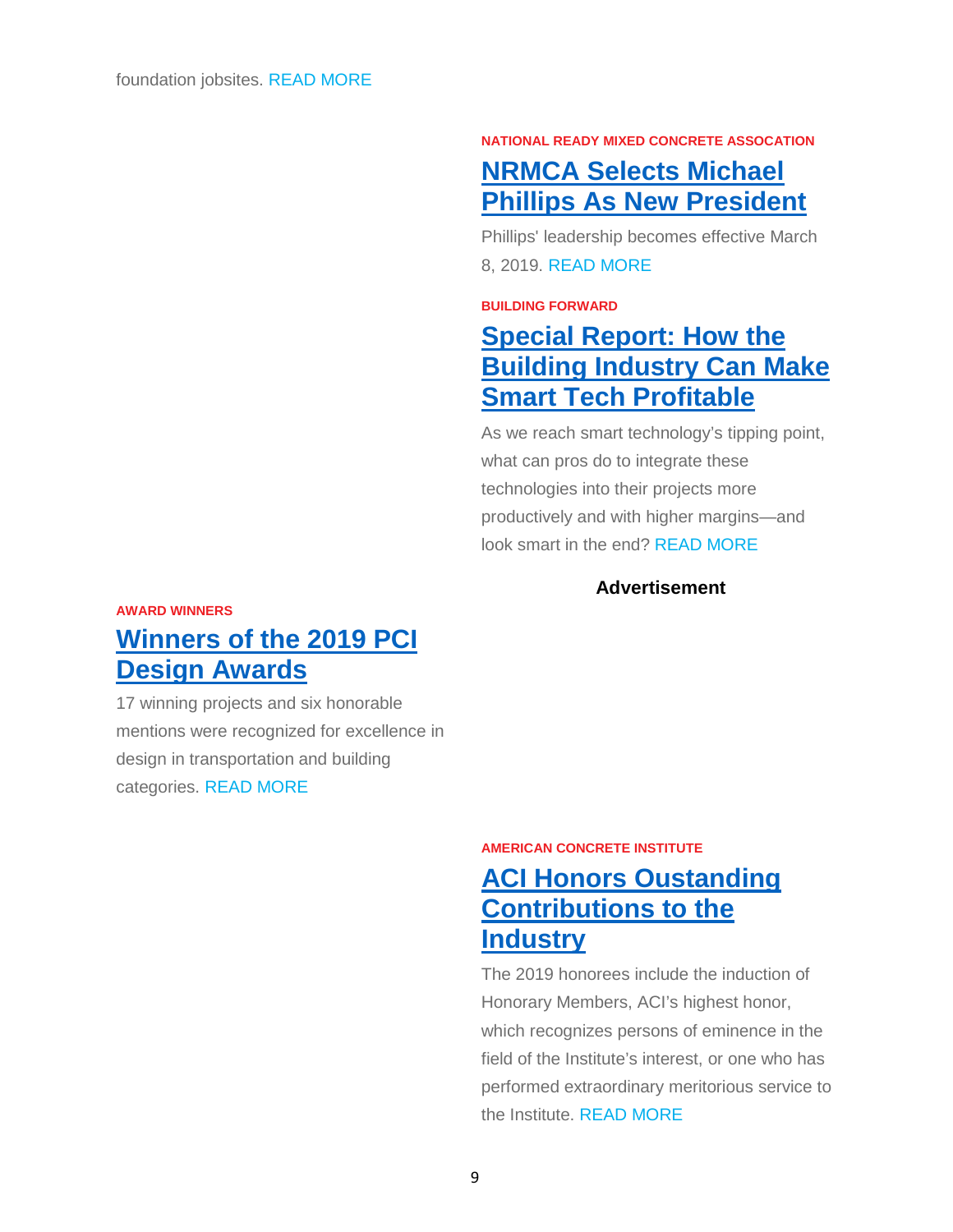#### **ASSOCIATED BUILDERS AND CONTRACTORS**

## **[Construction Input Price](https://linkprotect.cudasvc.com/url?a=http%3a%2f%2flinks.hanleywood.mkt6839.com%2fctt%3fkn%3d30%26ms%3dMzg4ODc1NzES1%26r%3dMTAyNzg4NDA4MzgxS0%26b%3d0%26j%3dMTQ2MTM0MTA0NAS2%26mt%3d1%26rt%3d0&c=E,1,GsRdTa4ktViSC4BEls3u43Spsk6p4Xnk7X0jX0mYsW39Mgbi5ZKzh4rhqnYF6OIgF5oxx1eb4FEe7OLKnKsqpsGxu0vintSdlnQzXXisyGRJLg,,&typo=1)  [Declines Carry into 2019](https://linkprotect.cudasvc.com/url?a=http%3a%2f%2flinks.hanleywood.mkt6839.com%2fctt%3fkn%3d30%26ms%3dMzg4ODc1NzES1%26r%3dMTAyNzg4NDA4MzgxS0%26b%3d0%26j%3dMTQ2MTM0MTA0NAS2%26mt%3d1%26rt%3d0&c=E,1,GsRdTa4ktViSC4BEls3u43Spsk6p4Xnk7X0jX0mYsW39Mgbi5ZKzh4rhqnYF6OIgF5oxx1eb4FEe7OLKnKsqpsGxu0vintSdlnQzXXisyGRJLg,,&typo=1)**

Prices have declined for three consecutive months and in four of the previous six months. READ [MORE](https://linkprotect.cudasvc.com/url?a=http%3a%2f%2flinks.hanleywood.mkt6839.com%2fctt%3fkn%3d34%26ms%3dMzg4ODc1NzES1%26r%3dMTAyNzg4NDA4MzgxS0%26b%3d0%26j%3dMTQ2MTM0MTA0NAS2%26mt%3d1%26rt%3d0&c=E,1,oPEXoW8uif-Xe2SJoexH3LqXX_mjks9AQ6eLN3IKVA36JImG1tCC_Ldgq9DRFuES0hm1VaRUQgwmdvofFt5OzmYr1aRFaHbBlp4VO7iX6x-zQ2LnHq1BNA,,&typo=1)

#### **RESEARCH**

## **[Free Download: BIM Project](https://linkprotect.cudasvc.com/url?a=http%3a%2f%2flinks.hanleywood.mkt6839.com%2fctt%3fkn%3d37%26ms%3dMzg4ODc1NzES1%26r%3dMTAyNzg4NDA4MzgxS0%26b%3d0%26j%3dMTQ2MTM0MTA0NAS2%26mt%3d1%26rt%3d0&c=E,1,wtdzfZqN6YgHdmxVShDiFJinyfKZigDOqdFA6emNG4l9wYbIsk8mwnuW0AJufrwPQK-O7-GtN5dsZ_zHwQKaeEXXAFjAYWTn_2aVzGRGLaiIRg,,&typo=1)  [Execution Plan Guide](https://linkprotect.cudasvc.com/url?a=http%3a%2f%2flinks.hanleywood.mkt6839.com%2fctt%3fkn%3d37%26ms%3dMzg4ODc1NzES1%26r%3dMTAyNzg4NDA4MzgxS0%26b%3d0%26j%3dMTQ2MTM0MTA0NAS2%26mt%3d1%26rt%3d0&c=E,1,wtdzfZqN6YgHdmxVShDiFJinyfKZigDOqdFA6emNG4l9wYbIsk8mwnuW0AJufrwPQK-O7-GtN5dsZ_zHwQKaeEXXAFjAYWTn_2aVzGRGLaiIRg,,&typo=1)**

The publication provides an introduction for those new to BIM project concepts. [READ](https://linkprotect.cudasvc.com/url?a=http%3a%2f%2flinks.hanleywood.mkt6839.com%2fctt%3fkn%3d36%26ms%3dMzg4ODc1NzES1%26r%3dMTAyNzg4NDA4MzgxS0%26b%3d0%26j%3dMTQ2MTM0MTA0NAS2%26mt%3d1%26rt%3d0&c=E,1,Q5OEB8jArsO7dW2qyTqbRABrLXp_c4mDUWpTU5wc_H7obHePLOBg4iGWUaPAXlrP_mJJ5d6yhW7GAj7J8Uq4wjhlJkF4Z7icibq2VM8sSNgW86bq-VbA1w,,&typo=1) **[MORE](https://linkprotect.cudasvc.com/url?a=http%3a%2f%2flinks.hanleywood.mkt6839.com%2fctt%3fkn%3d36%26ms%3dMzg4ODc1NzES1%26r%3dMTAyNzg4NDA4MzgxS0%26b%3d0%26j%3dMTQ2MTM0MTA0NAS2%26mt%3d1%26rt%3d0&c=E,1,Q5OEB8jArsO7dW2qyTqbRABrLXp_c4mDUWpTU5wc_H7obHePLOBg4iGWUaPAXlrP_mJJ5d6yhW7GAj7J8Uq4wjhlJkF4Z7icibq2VM8sSNgW86bq-VbA1w,,&typo=1)** 

#### **AMERICAN CONCRETE INSTITUTE**

## **[Webinar: Seismic Design of](https://linkprotect.cudasvc.com/url?a=http%3a%2f%2flinks.hanleywood.mkt6839.com%2fctt%3fkn%3d39%26ms%3dMzg4ODc1NzES1%26r%3dMTAyNzg4NDA4MzgxS0%26b%3d0%26j%3dMTQ2MTM0MTA0NAS2%26mt%3d1%26rt%3d0&c=E,1,XKFxhgslcgrkAQ8Eoc8GpyRK2ct_6I6FE2TNxr6WW3DiHwY_BjWV71tHqJam3K-sJuW6I57s_rTjiJyOKIoAfna85OPL0fsQCcLUdhoQDTdBjbIMOZ8d6Ubx&typo=1)  [Precast Concrete](https://linkprotect.cudasvc.com/url?a=http%3a%2f%2flinks.hanleywood.mkt6839.com%2fctt%3fkn%3d39%26ms%3dMzg4ODc1NzES1%26r%3dMTAyNzg4NDA4MzgxS0%26b%3d0%26j%3dMTQ2MTM0MTA0NAS2%26mt%3d1%26rt%3d0&c=E,1,XKFxhgslcgrkAQ8Eoc8GpyRK2ct_6I6FE2TNxr6WW3DiHwY_BjWV71tHqJam3K-sJuW6I57s_rTjiJyOKIoAfna85OPL0fsQCcLUdhoQDTdBjbIMOZ8d6Ubx&typo=1)  [Diaphragms](https://linkprotect.cudasvc.com/url?a=http%3a%2f%2flinks.hanleywood.mkt6839.com%2fctt%3fkn%3d39%26ms%3dMzg4ODc1NzES1%26r%3dMTAyNzg4NDA4MzgxS0%26b%3d0%26j%3dMTQ2MTM0MTA0NAS2%26mt%3d1%26rt%3d0&c=E,1,XKFxhgslcgrkAQ8Eoc8GpyRK2ct_6I6FE2TNxr6WW3DiHwY_BjWV71tHqJam3K-sJuW6I57s_rTjiJyOKIoAfna85OPL0fsQCcLUdhoQDTdBjbIMOZ8d6Ubx&typo=1)**

April 2, 2019, 1:00 p.m. to 2:00 p.m. EST. READ [MORE](https://linkprotect.cudasvc.com/url?a=http%3a%2f%2flinks.hanleywood.mkt6839.com%2fctt%3fkn%3d3%26ms%3dMzg4ODc1NzES1%26r%3dMTAyNzg4NDA4MzgxS0%26b%3d0%26j%3dMTQ2MTM0MTA0NAS2%26mt%3d1%26rt%3d0&c=E,1,OIOI80FTV_kEsw8e7fTVSQp3ezwoxZbv6FTlQjm7Q2C4M98ueiY70Xo652BePVoEBiid9yCOYDFiWPXQvUUbs97D3xUXah3yGTF9HtOl0g,,&typo=1)

#### **[3DERS.ORG](https://linkprotect.cudasvc.com/url?a=https%3a%2f%2f3ders.org&c=E,1,A0wS-fSuzmD42XS_widSH6_zcgfuv12TuDiPBDBNi6V1OnEAUxTkKuzhPtKAbw2rJPABoi8hIJhRUCboPzz_j9tJnoA03oKcmbi3aLN7usM,&typo=1)**

## **[3D-Printed Geometric](https://linkprotect.cudasvc.com/url?a=http%3a%2f%2flinks.hanleywood.mkt6839.com%2fctt%3fkn%3d6%26ms%3dMzg4ODc1NzES1%26r%3dMTAyNzg4NDA4MzgxS0%26b%3d0%26j%3dMTQ2MTM0MTA0NAS2%26mt%3d1%26rt%3d0&c=E,1,q8tM7Yx07KCAGVwmO3YHsD4j6MQgy5FvRndsMTJ3DxKqkTi5wPaa744Gn7pUcqdY9OgsyiU4dvtNeoDSY3i-eOHpGHWQtpBJ5Uvz3J5D&typo=1)  [Flooring System That Uses](https://linkprotect.cudasvc.com/url?a=http%3a%2f%2flinks.hanleywood.mkt6839.com%2fctt%3fkn%3d6%26ms%3dMzg4ODc1NzES1%26r%3dMTAyNzg4NDA4MzgxS0%26b%3d0%26j%3dMTQ2MTM0MTA0NAS2%26mt%3d1%26rt%3d0&c=E,1,q8tM7Yx07KCAGVwmO3YHsD4j6MQgy5FvRndsMTJ3DxKqkTi5wPaa744Gn7pUcqdY9OgsyiU4dvtNeoDSY3i-eOHpGHWQtpBJ5Uvz3J5D&typo=1)  [Less Concrete](https://linkprotect.cudasvc.com/url?a=http%3a%2f%2flinks.hanleywood.mkt6839.com%2fctt%3fkn%3d6%26ms%3dMzg4ODc1NzES1%26r%3dMTAyNzg4NDA4MzgxS0%26b%3d0%26j%3dMTQ2MTM0MTA0NAS2%26mt%3d1%26rt%3d0&c=E,1,q8tM7Yx07KCAGVwmO3YHsD4j6MQgy5FvRndsMTJ3DxKqkTi5wPaa744Gn7pUcqdY9OgsyiU4dvtNeoDSY3i-eOHpGHWQtpBJ5Uvz3J5D&typo=1)**

Swiss researchers collaborate to 3D-print funicular floors to reduce the usage of concrete in construction. [READ](https://linkprotect.cudasvc.com/url?a=http%3a%2f%2flinks.hanleywood.mkt6839.com%2fctt%3fkn%3d11%26ms%3dMzg4ODc1NzES1%26r%3dMTAyNzg4NDA4MzgxS0%26b%3d0%26j%3dMTQ2MTM0MTA0NAS2%26mt%3d1%26rt%3d0&c=E,1,EDn4NJGtz8sPn07OnjMfSgFKG3OXlU45mv2oZCRfSsbBvPzm8rV2Y3SMF2gnkl0yJT5VAqDaqVR3Sw8-8tUYS8R2LuVXHm_yk78tkGjX8RU4KQ,,&typo=1) MORE

#### **FAST COMPANY**

## **[Reducing Concrete's](https://linkprotect.cudasvc.com/url?a=http%3a%2f%2flinks.hanleywood.mkt6839.com%2fctt%3fkn%3d15%26ms%3dMzg4ODc1NzES1%26r%3dMTAyNzg4NDA4MzgxS0%26b%3d0%26j%3dMTQ2MTM0MTA0NAS2%26mt%3d1%26rt%3d0&c=E,1,QCD6iNrdIDE0dO7SSaFvy1neSK5qMQw3SnUfD-2axwAsxYqRBzkyKM3IoKsIisdolyBM7xAfWv8ElewYpuYt3U131B69A7zBidUj1P8WjBud1ps3w9gxPg,,&typo=1)  [Carbon Footprint](https://linkprotect.cudasvc.com/url?a=http%3a%2f%2flinks.hanleywood.mkt6839.com%2fctt%3fkn%3d15%26ms%3dMzg4ODc1NzES1%26r%3dMTAyNzg4NDA4MzgxS0%26b%3d0%26j%3dMTQ2MTM0MTA0NAS2%26mt%3d1%26rt%3d0&c=E,1,QCD6iNrdIDE0dO7SSaFvy1neSK5qMQw3SnUfD-2axwAsxYqRBzkyKM3IoKsIisdolyBM7xAfWv8ElewYpuYt3U131B69A7zBidUj1P8WjBud1ps3w9gxPg,,&typo=1)**

Central Concrete, a unit of U.S. Concrete, has adopted CarbonCure technology to address CO2 emissions. READ [MORE](https://linkprotect.cudasvc.com/url?a=http%3a%2f%2flinks.hanleywood.mkt6839.com%2fctt%3fkn%3d13%26ms%3dMzg4ODc1NzES1%26r%3dMTAyNzg4NDA4MzgxS0%26b%3d0%26j%3dMTQ2MTM0MTA0NAS2%26mt%3d1%26rt%3d0&c=E,1,ONXwAs1cBZfSqwJMHQSE5mkicV9uA5RWj6oU3QwTGFKHX9BggMtpw4MHh27HJYivur-JX0-J5RCLX5Wq4iU6-0QXeRWOvE0mvdif8BXHA3G_auL6rvTfEcVpn-8,&typo=1)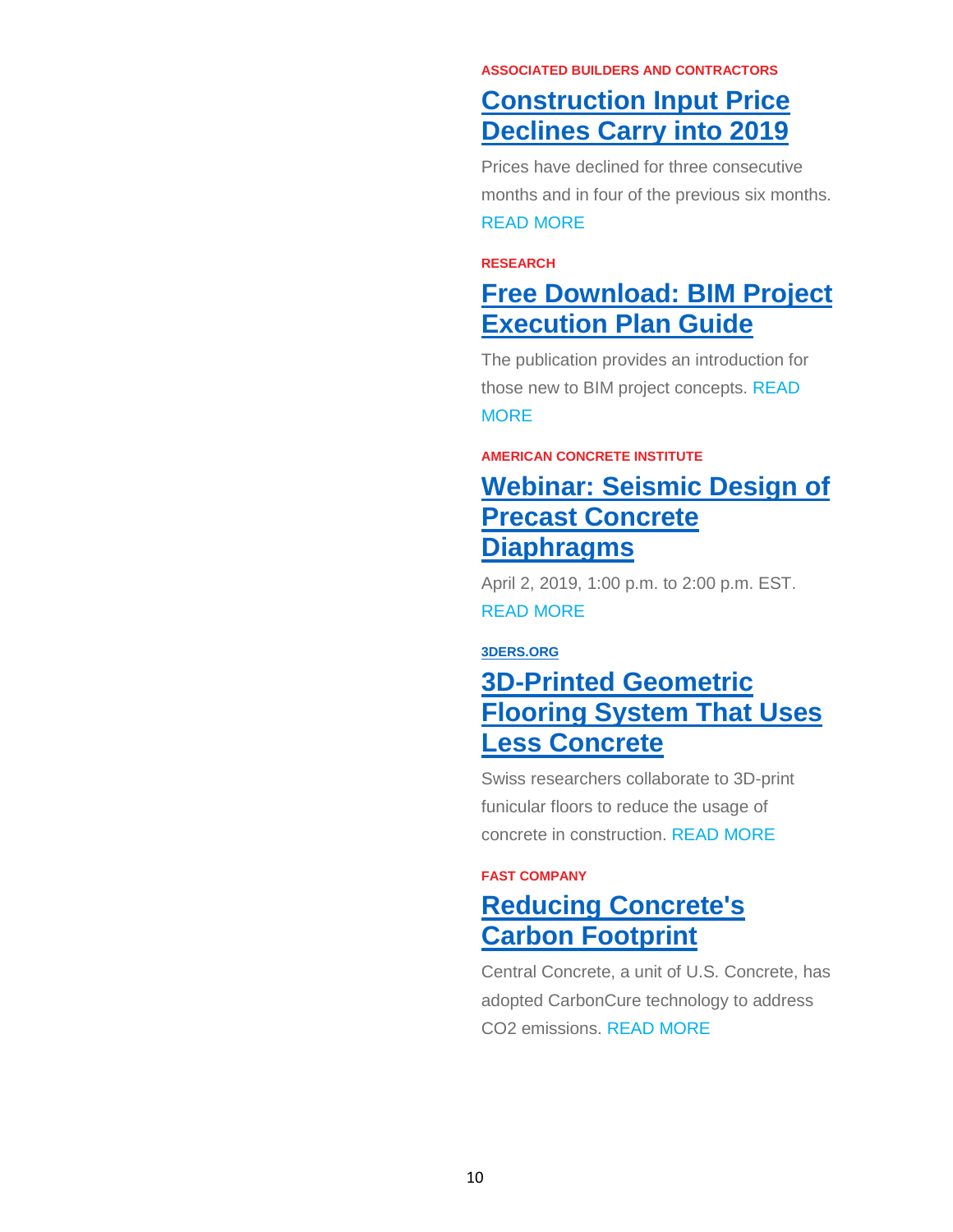[https://www.architect-forum.com/eblast/AFlogo-whiteNL.png"](https://www.architect-forum.com/eblast/AFlogo-whiteNL.png) style="outline: none; text-decoration: none; display: block;clear:none;float:none;margin-left:auto;margin-right:auto;display:none; mso-hide: none;" align="center" width="200">

# **AIA ONLINE CONTINUING EDUCATION**

HSW and ADA credits available

# **Understanding Crash Barriers and Hostile Vehicle Mitigation**



Course No: TY0811-W | 1 hr HSW | Tymetal Corp

NEW: 05-04-2018 - This course contains information that will take a designer through the history of crash rated barriers in the US. It will outline the different organizations and testing criteria involved in certifying a vehicle barrier as "crash rated". You will be introduced to several aspects of perimeter security and Hostile Vehicle Mitigation. This includes some of the design concepts and ideology to achieve the required security level. We will analyze the different types of barriers, both crash and non-crash rated, that may be used as part of threat deterrence. The course also offers some insight into the analysis of site-specific information that may help guide your decisions on what type of barriers to select. Finally we will look at the current climate of vehicle-borne attacks and the security measures being taken to thwart them.

[LEARN MORE](https://linkprotect.cudasvc.com/url?a=http%3a%2f%2fnewsletter.architect-forum.com%3a8080%2ft.aspx%3fS%3d1%26ID%3d4631%26NL%3d2%26N%3d1162%26SI%3d2271%26URL%3dhttp%253a%252f%252flms.architect-forum.com%252fsubscribe.php%253fcourse_id%253d267&c=E,1,a7JUSRUXonw3t9rmF78QiOY3rBLCp0iZDUakVIeWN1s5gSgc7B08bvQJ55vI--ra25_Y9U2sdMLwL_hKx9t2f6aLTeTQlSA4k4pZqRhZXer-K0AX&typo=1)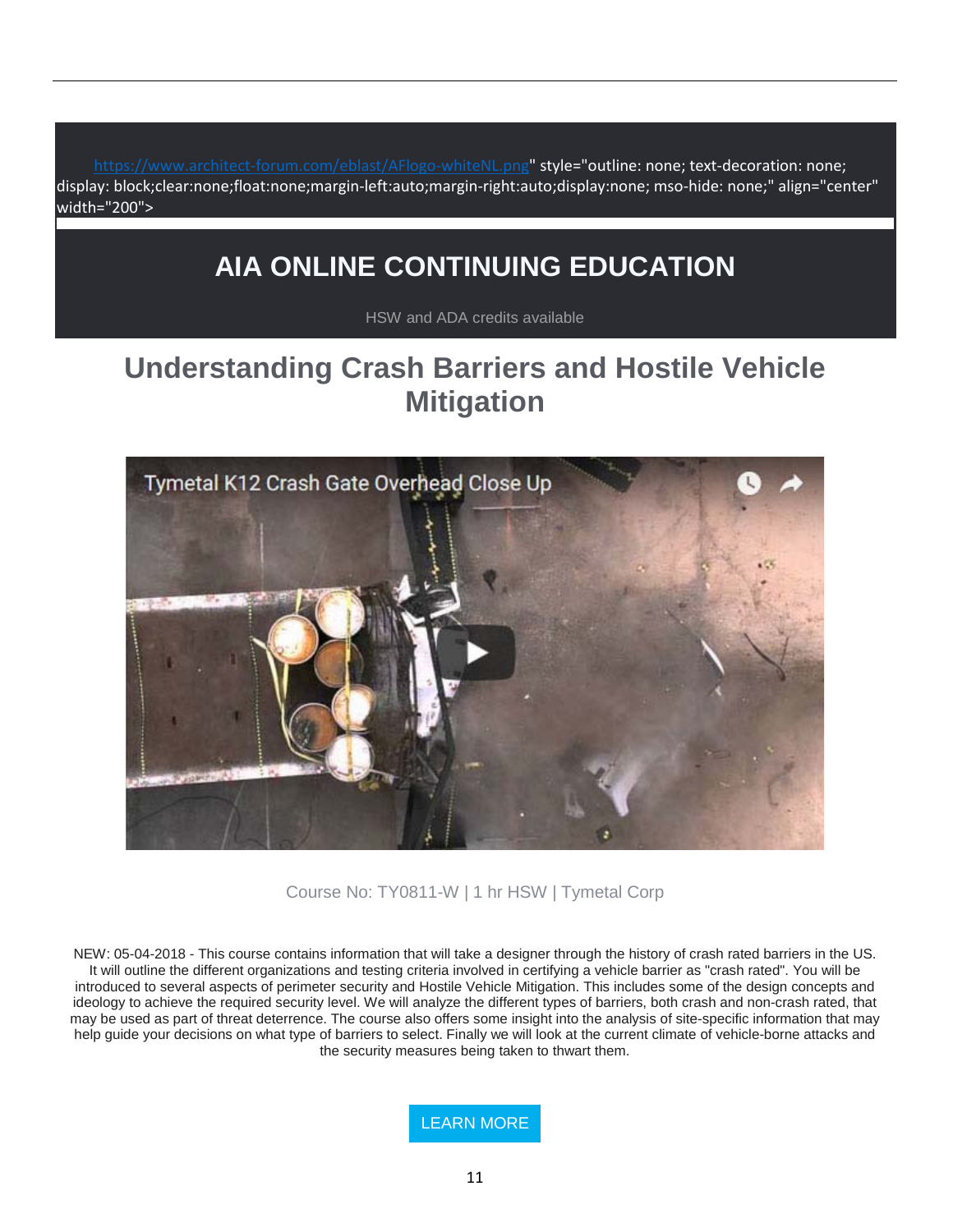# **BOLLARD BASICS: New ASTM F3016 Standard is a Design Liability Game Changer! v2**

[https://www.architect-forum.com/CClmsAIAceus-newsletters/Tymetal/Tymetal-bollard3.jpg"](https://www.architect-forum.com/CClmsAIAceus-newsletters/Tymetal/Tymetal-bollard3.jpg) style="outline: none; text-decoration: none; display: block; clear: none; float: none; margin-left: auto; margin - right: auto; display: none; mso-hide: none;" align="center" width="600">

Course No: TY0809-W | 1 hr HSW | Tymetal Corp.

This program will cover why the new ASTM F3016 Standard was developed and what the Bollard design specifier now needs to know to protect their company and customers from low speed vehicle impact liability. Provided is a thorough explanation and overview of how Bollards and other Vehicle Impact Protective Devices are tested under the new national low speed ASTM F3016 Standard and why traditional concrete filled Bollards fail this test method.

[LEARN MORE](https://linkprotect.cudasvc.com/url?a=http%3a%2f%2fnewsletter.architect-forum.com%3a8080%2ft.aspx%3fS%3d1%26ID%3d4631%26NL%3d2%26N%3d1162%26SI%3d2271%26URL%3dhttp%253a%252f%252flms.architect-forum.com%252fsubscribe.php%253fcourse_id%253d264&c=E,1,APwutAAeTZgAQmWIy8ZNVfJpmAtUPlp2OfJtjXO0cx5XayGXU9r3S2_g8FHjI31_SmkE0DT00VoS07TLFQV8k9aa0qmgYWbZ0l3Zc57F8rH-&typo=1)

# **Vehicular Gate & Operator Systems: Easy To Learn Design Criteria For Compliance With The UL325 & ASTM2200 National Standards**

[https://www.architect-forum.com/CClmsAIAceus-newsletters/Tymetal/crash-barrier-Tymetal2.jpg"](https://www.architect-forum.com/CClmsAIAceus-newsletters/Tymetal/crash-barrier-Tymetal2.jpg) style="outline: none; text-decoration: none; display: block; clear: none; float: none; margin - left: auto; margin - right: auto; display: none; mso-hide: none;" align="center" width="600">

Course No: TY0808-W | 1 hr HSW | Tymetal Corp.

Provides an overview of the NEWLY REVISED 2016 UL325 National Standard. The course will guide design professionals on how to properly specify automated vehicular gates and also include important facts to know about UL325 and ASTM F 2200 Standards as they apply to automated gates. The design professional will learn in detail those standards and what to do to protect the firm and client liability.

[LEARN MORE](https://linkprotect.cudasvc.com/url?a=http%3a%2f%2fnewsletter.architect-forum.com%3a8080%2ft.aspx%3fS%3d1%26ID%3d4631%26NL%3d2%26N%3d1162%26SI%3d2271%26URL%3dhttp%253a%252f%252flms.architect-forum.com%252fsubscribe.php%253fcourse_id%253d249&c=E,1,uGeS96qgoRGiTEwv7tgI2nR_5j1MBB8GO4sighDyHoMZnqjWcn-JszhxEGT_Z9__ET4Wd0uEVQ1s6m6Ndbklg4_L26zNi5IDirU0ii9sFxQlX7d9&typo=1)

# **Accessibility, Safety & Platform Lifts and Elevators v2**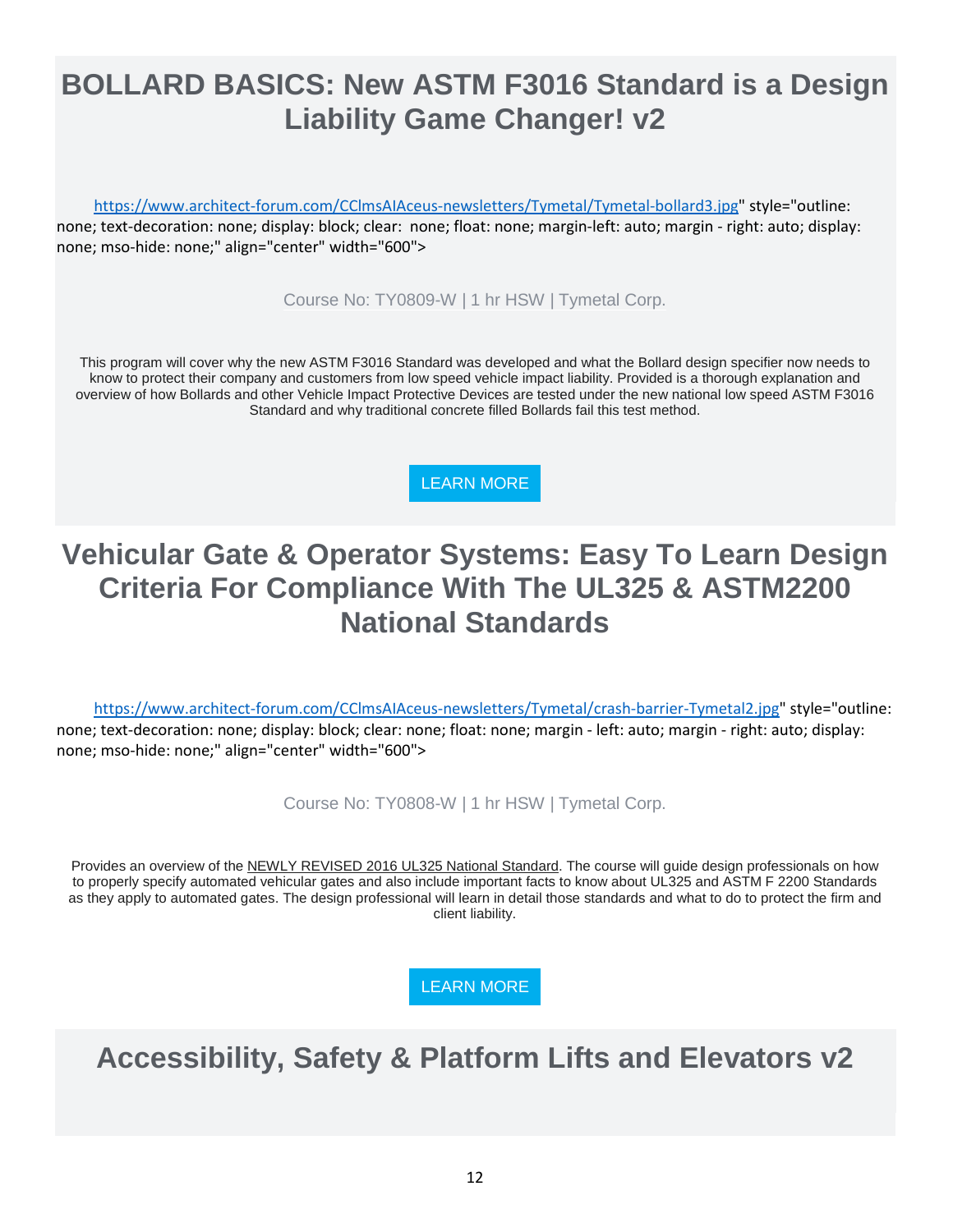[https://www.architect-forum.com/CClmsAIAceus-newsletters/GaraventaLift/GaraventaLift-Upper-Canada.jpg"](https://www.architect-forum.com/CClmsAIAceus-newsletters/GaraventaLift/GaraventaLift-Upper-Canada.jpg)

style="outline: none; text-decoration: none; display: block;clear:none;float:none;margin-left:auto;marginright:auto;display:none; mso-hide: none;" align="center" width="600">

Course No: GL1402-W | 1 hr HSW/ADA | Garaventa Lift

We recognize the importance of elevators and lifts in today's design industry. Lifts and elevators can be an extraordinary feature added to a home or building that will enhance the life quality and safety of the end user. In this program the learner will learn about the requirements for platform lifts, the different types of lifts, and basic product design. Will also gain an understanding of code compliance issues, and how to solve accessibility problems, and solutions for evacuation for persons with disabilities.

[LEARN MORE](https://linkprotect.cudasvc.com/url?a=http%3a%2f%2fnewsletter.architect-forum.com%3a8080%2ft.aspx%3fS%3d1%26ID%3d4631%26NL%3d2%26N%3d1162%26SI%3d2271%26URL%3dhttp%253a%252f%252flms.architect-forum.com%252fsubscribe.php%253fcourse_id%253d250&c=E,1,pAI8UP_LiFzjzfU0YvrmpNCVXycd7wX18uC30NtFFjZaY-WqMEQVPClVgzD0S1nZqN1grE4WwtGUk_cl1rGrjlVmiySzIHDLunGe0wCh&typo=1)

# **ADA Compliance: Understanding ADA Guidelines for Detectable Warnings**

[https://www.architect-forum.com/CClmsAIAceus-newsletters/Tekway/Tekway-banner-Sidwalks.jpg"](https://www.architect-forum.com/CClmsAIAceus-newsletters/Tekway/Tekway-banner-Sidwalks.jpg)

style="outline: none; text-decoration: none; display: block;clear:none;float:none;margin-left:auto;marginright:auto;display:none; mso-hide: none;" align="center" width="600">

Course No: TW3206-W | 1 hr HSW/ADA | Tekway by StrongGo Industries

ADA California Compliant | This course is designed to provide a comprehensive overview of the current requirements, standards, and guidelines within the ADA, ADAAG, PROWAAC and more. These guidelines and regulations help ensure the safety and welfare of the visually impaired community. The second half of the presentation will describe the various types of Detectable Warning products available in the industry today including Nano-Engineered Polymer Concrete.

[LEARN MORE](https://linkprotect.cudasvc.com/url?a=http%3a%2f%2fnewsletter.architect-forum.com%3a8080%2ft.aspx%3fS%3d1%26ID%3d4631%26NL%3d2%26N%3d1162%26SI%3d2271%26URL%3dhttp%253a%252f%252flms.architect-forum.com%252fsubscribe.php%253fcourse_id%253d259&c=E,1,06rjkOaRP0N7QYdDG77IE_g0nFWpLo1xrhGq2MGSMC_UbQXgU-x6izjkty-yKlLhWzik7JU7B9PU6pQHeRbqWZgdQ_CfoQOLRJWrAu5QD8NbgrZNsdE,&typo=1)

# **Operable Glass Wall Systems in Green Design II**

[https://www.architect-forum.com/CClmsAIAceus-newsletters/NanaWallSystems/NanaWall1.jpg"](https://www.architect-forum.com/CClmsAIAceus-newsletters/NanaWallSystems/NanaWall1.jpg) style="outline: none; text-decoration: none; display: block;clear:none;float:none;margin-left:auto;margin-right:auto;display:none; msohide: none;" align="center" width="600">

Course No: NAN0802-W | 1 hr HSW | NanaWall Systems Inc.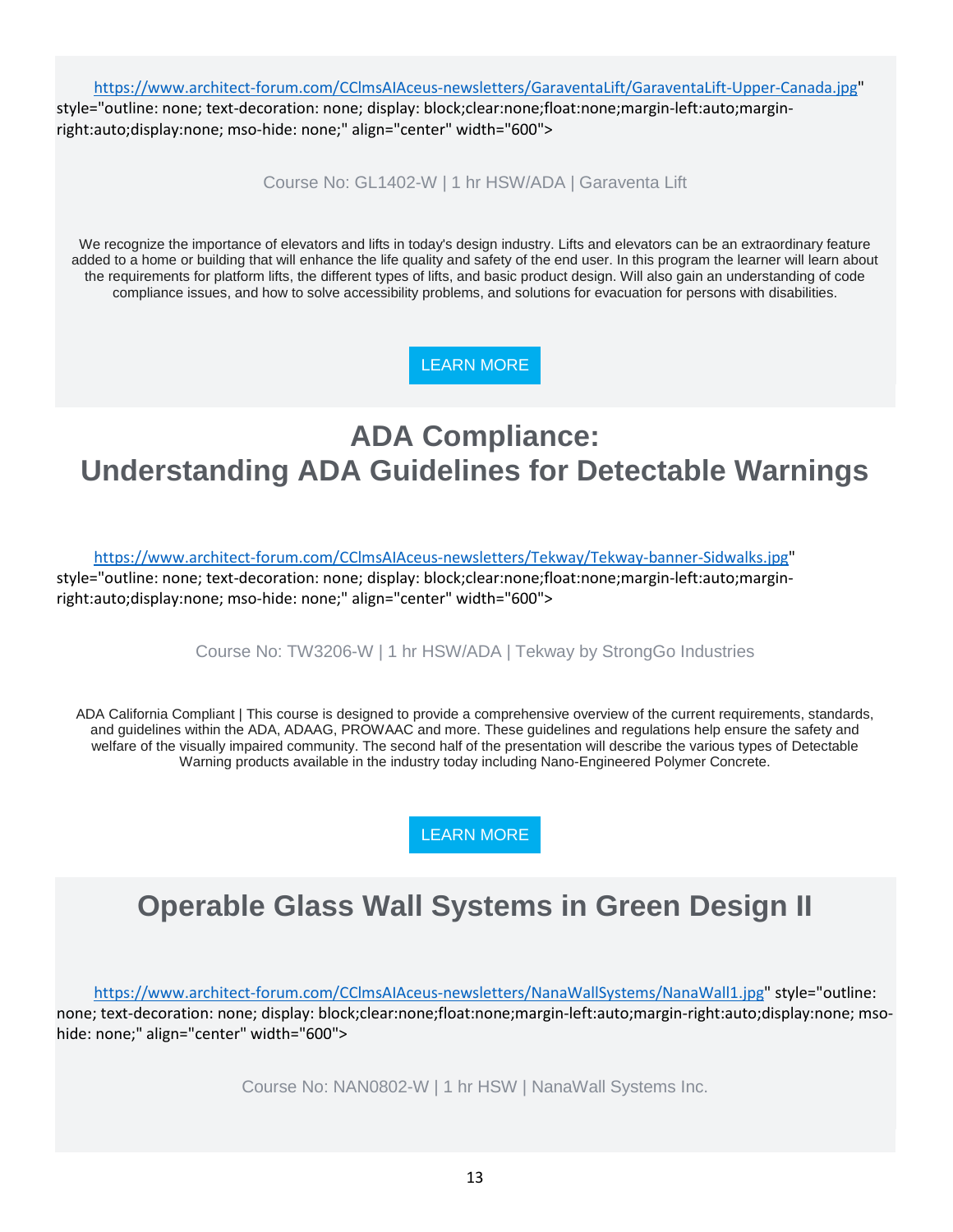Provides an overview of the characteristics of large opening glass walls and how they contribute to good indoor air quality. The program will also discuss valuable green building design in relation to large operable openings; such as daylighting, energy efficiency, and design.

[LEARN MORE](https://linkprotect.cudasvc.com/url?a=http%3a%2f%2fnewsletter.architect-forum.com%3a8080%2ft.aspx%3fS%3d1%26ID%3d4631%26NL%3d2%26N%3d1162%26SI%3d2271%26URL%3dhttp%253a%252f%252flms.architect-forum.com%252fsubscribe.php%253fcourse_id%253d262&c=E,1,N12q5ok7ijvclyUs_JmQGZ_8IH-Se3xtWbm780c-lrJoypK6tZikCNYYBxDe60gZxxwpVcsU6F0Y6P74IQlCz0IPaVTs5wlu3yvH7BGumUnSiZgMOy5n&typo=1)

# **ADA Barrier-Free Bathware for Assisted Living III**

[https://www.architect-forum.com/CClmsAIAceus-newsletters/ClarionBathware/Clarion-ADA-AssistedLiving.jpg"](https://www.architect-forum.com/CClmsAIAceus-newsletters/ClarionBathware/Clarion-ADA-AssistedLiving.jpg)

style="outline: none; text-decoration: none; display: block;clear:none;float:none;margin-left:auto;marginright:auto;display:none; mso-hide: none;" align="center" width="600">

Course No: CB2203-W | 1 hr HSW/ADA | Clarion Bathware

At the conclusion of this program the designer will have gained knowledge and understanding over the following: The different Codes and Regulations that govern compliance. ADA requirements for shower stalls. Available ADA compliant shower stalls. Understanding the proper applications for different ADA complaint showers. Proper installation of a barrier free shower.

[LEARN MORE](https://linkprotect.cudasvc.com/url?a=http%3a%2f%2fnewsletter.architect-forum.com%3a8080%2ft.aspx%3fS%3d1%26ID%3d4631%26NL%3d2%26N%3d1162%26SI%3d2271%26URL%3dhttp%253a%252f%252flms.architect-forum.com%252fsubscribe.php%253fcourse_id%253d263&c=E,1,MetymEdIiTOuWp7ZnivXMbCqjvjcDa-2dykVZEvaTou19yTz09w1rKncqbFTmiq7KoBh8bFZlAE7xyP4HWUd1z1N_bpH1gWB9lIPzPQgTVn74Oth7A,,&typo=1)

# **Pre-glazed Impact Storefront Delivery System II**

[https://www.architect-forum.com/CClmsAIAceus-newsletters/AldoraAluminum-Glass/Aldora-burgerfi.jpg"](https://www.architect-forum.com/CClmsAIAceus-newsletters/AldoraAluminum-Glass/Aldora-burgerfi.jpg) style="outline: none; text-decoration: none; display: block;clear:none;float:none;margin-left:auto;marginright:auto;display:none; mso-hide: none;" align="center" width="600">

Course No: AAG0802-W | 1 hr HSW | Aldora Aluminum and Glass Products Inc

Storefront fabrication and delivery is done in two primary ways; stick built transported on glazier work trucks or pre-glazed fabrication followed by jobsite delivery direct from the factory. A majority of framing systems used in the stick built process are flush-glazed, center set weep systems. These systems don't require any sophisticated equipment. Pre-glazed systems are typically wet seal, non-weep designs. This course is focused on the fabrication, assembly, delivery of hurricane-resistant (impact) storefront and entrance doors. Impact products require additional attention to manufacturing standards due to the safety of structures and occupants within.